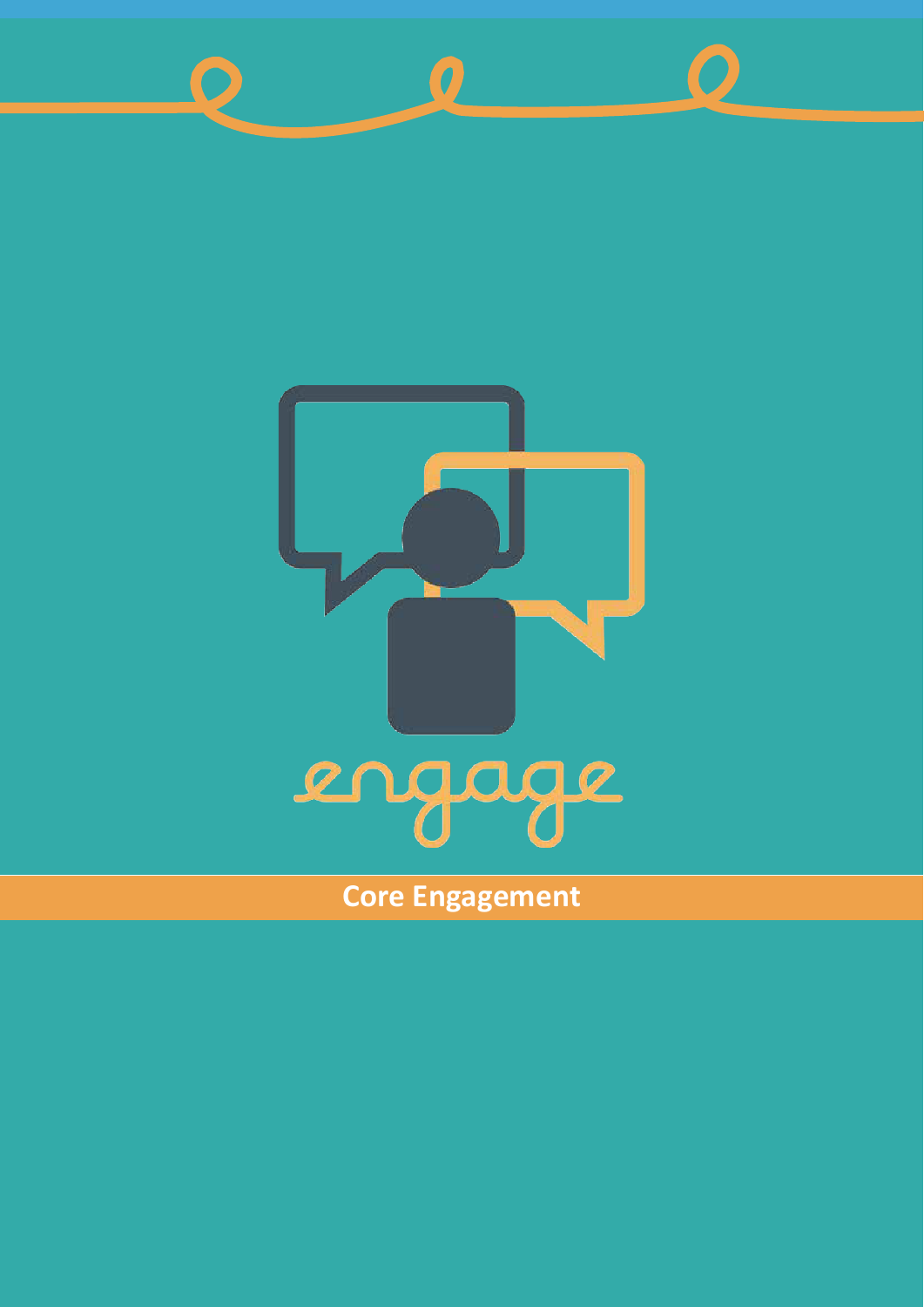## **Section 4:** Core Engagement Activities

#### **Overview:**

This section provides four strategies to support self-management of behaviour. They do not mean you will never argue or feel overwhelmed by anger and other emotions. They are there to stop things escalating to abuse or violence toward someone you love and care about. We have all said or done things we regret to people we care about. These techniques are there to try and slow down or stop things before we reach that point

The following mindset will increase chances of your success in changing your behaviour:

- 1) Accept that you are personal responsibility for your emotions and behaviour
	- Other people do not 'make' us feel things or 'make' us do things. They might have influence over us, but ultimately you need to embrace that you are responsible for managing your emotions and behaviour.
	- This is actually good news! If we put other people in charge of our decisions and behaviour then we are not really in control of our lives. If you are in charge of your emotions, you can master them instead of letting them master you. If you are in charge of our behaviour or decisions, no one can make you do something you don't want to do. You are in charge of yourself.
	- But remember- with the power over your behaviour and your emotions comes the responsibility for them. There is no blaming others or saying 'I just lost it'. It is not easy to master control over your emotions- it will take time and effort. But it is worth it if you can stop yourself harming others and having all the negative consequences that come with harmful behaviour.
- 2) Acknowledge your past behaviour that has been abusive or violent
	- Own it. If you have done things in the past that you know were wrong or go against your own moral code than accept that they were YOUR errors. Let go of your excuses- own it- and make it right.
	- Seek pathways to repair- don't just promise not to do it again. If you misstepshout, swear, smash something in anger- stop yourself, remove yourself and apologise when you go back.
	- Accepting responsibility makes you a better person- not a weak one. Weak people try to evade responsibility and make excuses for their bad behaviour. Strong people own it and seek to make it right.
- 3) Apply these skills to your own circumstances and relationship
	- It is often easy to see where others are going wrong for other people, but much harder to turn that lens on ourselves and our own lives.
	- Be your own advisor-think, what would this person I trust and admire (e.g. your mum, your grandfather, your best mate) think if they saw how I am handling this?
	- Believe that you can make things better- one day at a time, one decision at a time. Good relationships take effort- don't give up.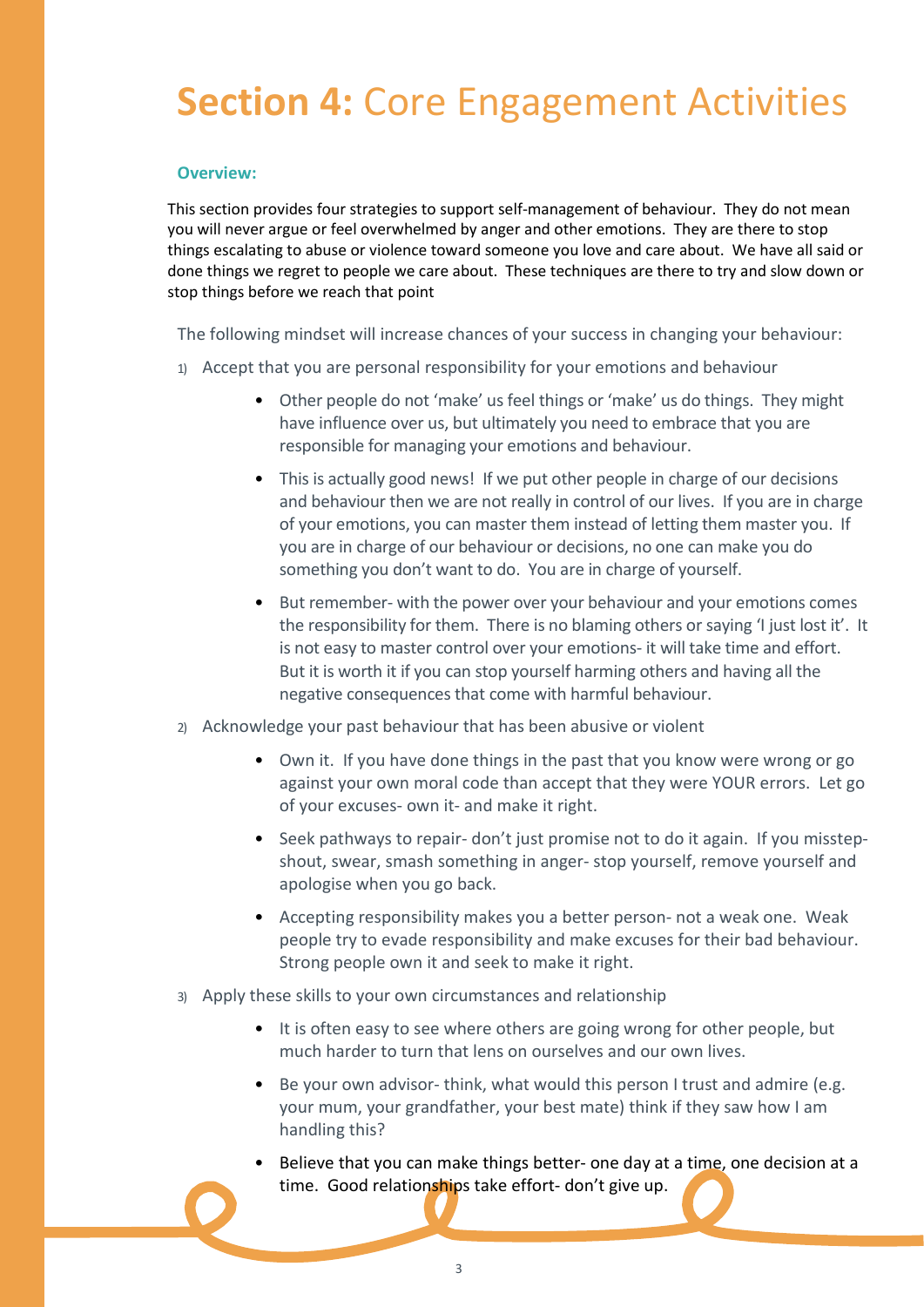## **Core Engagement Activities**

| <b>Exercises</b>                | <b>Session</b>                                                                                        | <b>Date</b> |
|---------------------------------|-------------------------------------------------------------------------------------------------------|-------------|
| 1) Safety Net Strategies        | De-escalation strategies for removing yourself from<br>conflict situations to avoid violence or abuse |             |
|                                 |                                                                                                       |             |
| 2) Storyboard Analysis          | In-depth discussion of specific incident of abusive                                                   |             |
|                                 | behaviour and the thoughts, feelings, behaviour, beliefs,                                             |             |
|                                 | intentions, and consequences surrounding it                                                           |             |
| 3) Taking Responsibility        | Discussion about the process of accepting responsibility                                              |             |
|                                 | and the difficult task of moving past denials and                                                     |             |
|                                 | justifications toward genuine future change                                                           |             |
| 4) Effects of Domestic<br>Abuse | Review and discussion of how domestic abuse impacts                                                   |             |
|                                 | partners, children, and you in the long-term and how                                                  |             |
|                                 | this can focus your commitment to change                                                              |             |

#### **When you should stop this workbook and seek further help:**

You should stop these sessions if:

- 1) You are struggling to accept responsibility for change (go to the Denial Focus sessions instead)
- 2) You aren't prepared to apply these skills to your own situation (go to the Denial Focus sessions instead)
- 3) You are concerned that doing and thinking about this work is escalating your behaviour or levels of risk to yourself, your partner, or your children;
- 4) The work brings up unresolved trauma or crisis issues that make it difficult to cope and need more focused support (e.g. substance misuse, mental health, bereavement, previous physical/sexual abuse, etc.).

If any of the above issues arises, stop completing the workbook and seek support from your key worker or contact the confidential Respect phone support line: **[0808 802 4](tel:0808%208010327)040** [http://respect.uk.net/](https://mensadviceline.org.uk/)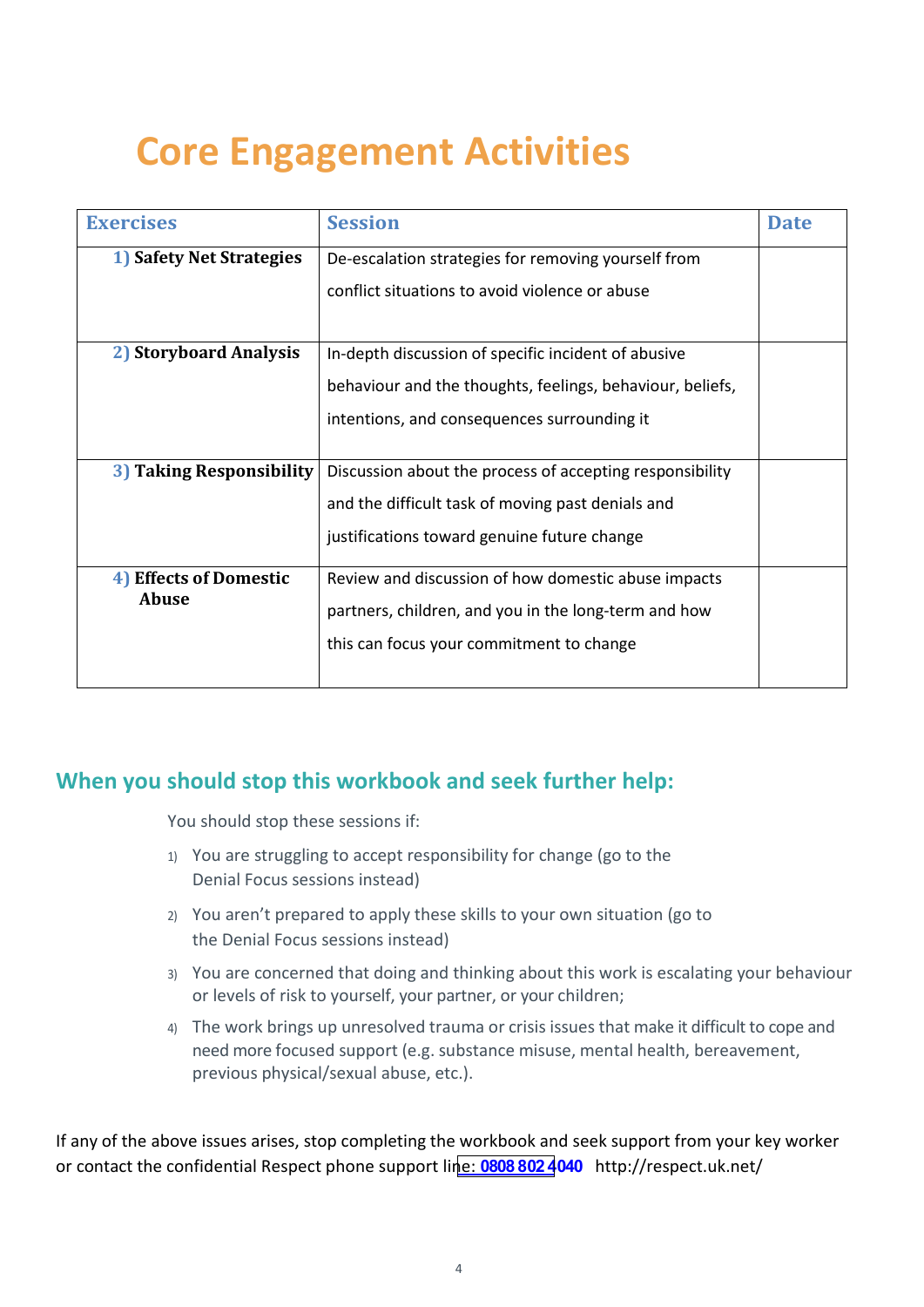## **Session 1: Safety Net Strategies**

#### **Background**

The purpose of this module is to get you to start recognise your own 'anger' cues.

The strategies advised in this module are 'SAFETY NET' strategies- in other words they PREVENT situations from escalating but they are not long term solutions to resolving conflict in your relationship. Ultimately, you will need to talk it out. But this can stop things becoming abusive or violent.

#### **Key Learning Points:**

- 1. To teach you the TIME OUT skill which can help you remove yourself from situations that you know are heading toward abuse or violence
- 2. To help you identify their own personal signals (mental, physical, emotional) that let you know you need a TIME OUT.
- 3. To look at how you can realistically apply TIME OUT to your own relationships in a way that will work for you.
- 4. To avoid those pitfalls and temptations to abuse or misuse TIME OUT.
- 5. To make a commitment to not using violence within your household.

#### **Introduction**

Each individual person will have their own pathway that has led to violence and abuse becoming part of their relationship. You will have different triggers, different issues, and complex relationships with your partner.

The purpose of this session is to assist you in figuring out what your individual pattern looks like so you can take charge of it and avoid it re-emerging in your relationship or in future relationships.

However, that is going to take time! So, we start in this module with strategies that ANYONE can use- regardless of the situation- to stop abuse or violence happening again in your relationship- STARTING NOW.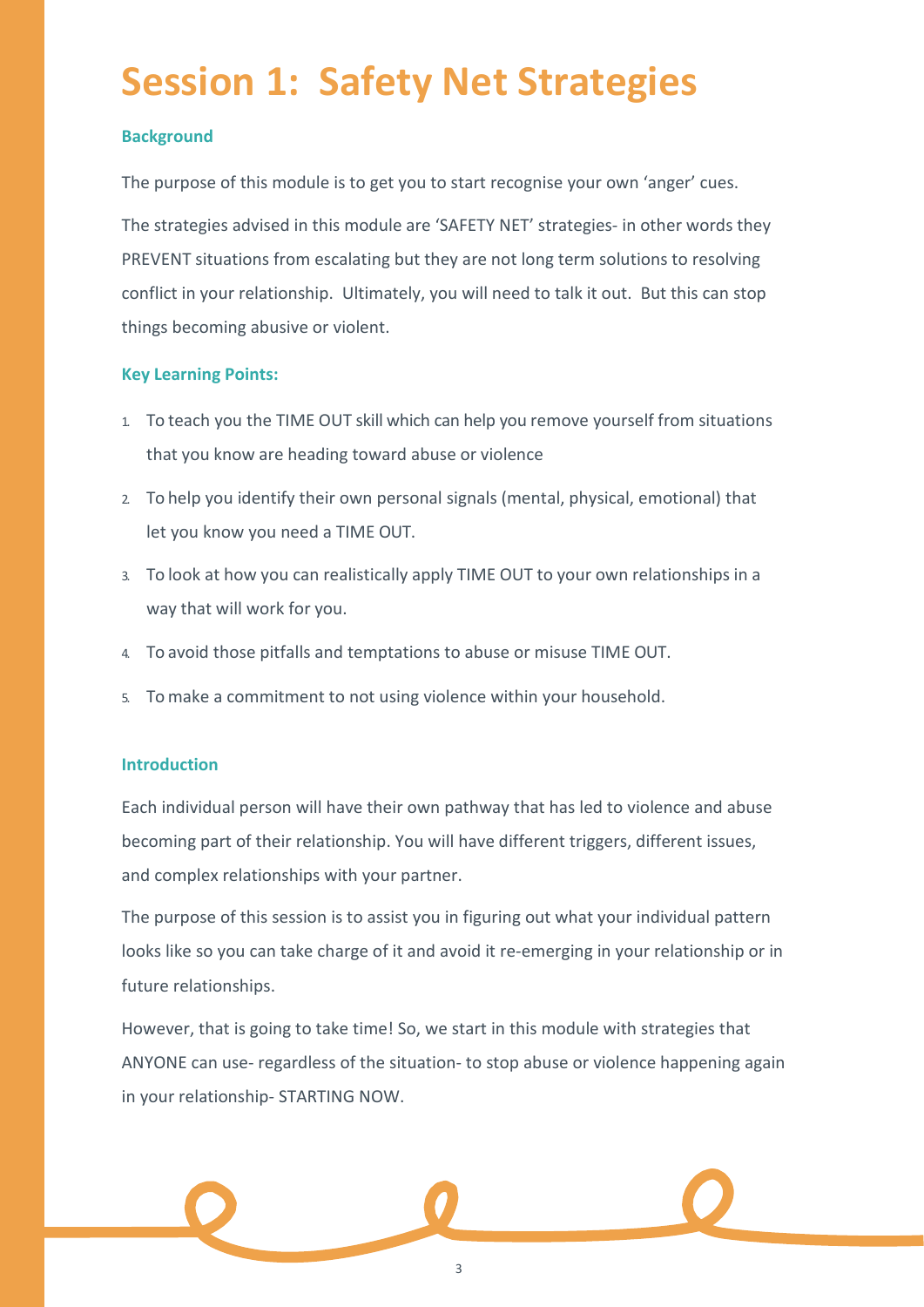## **CORE Engagement Exercises:**

#### **Worksheet 1.1 – Anger Signals**

1) Think of at least 3 things that you and your partner argue about or that have caused arguments

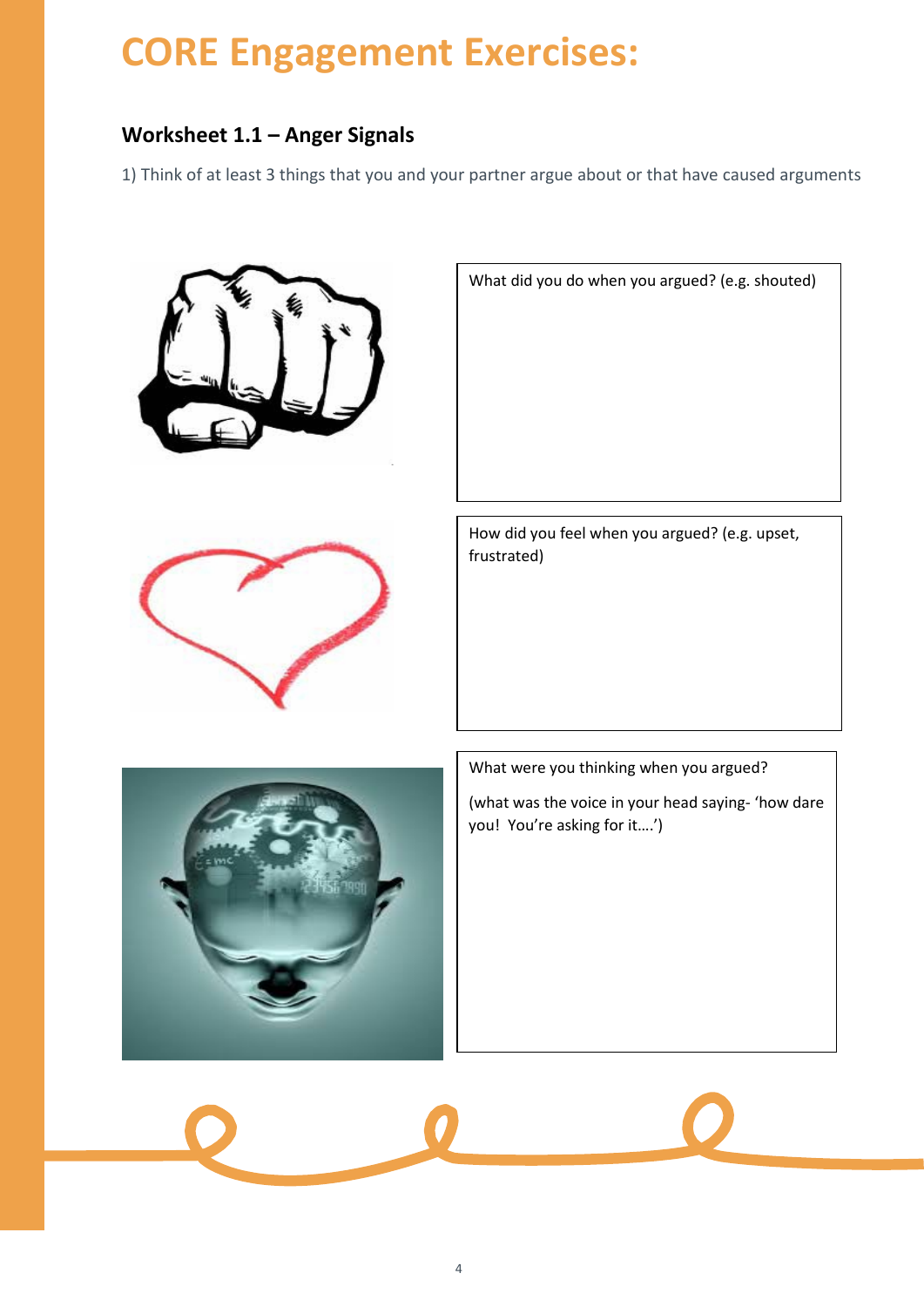#### **EXERCISE 1.2: Time Out - How It Works**

TIME OUT is the ultimate fail safe to avoid things escalating to violence in your relationship. It is an agreed strategy to calm things down and remove you from the situation until you can manage it better.

There are a number of key elements that need to be followed to use TIME OUT appropriately. Because of this, it often feels false- and it IS.

It is a constructed response to stop conflict escalating- it is not what you would normally do and it is probably not what you will feel like doing

#### **- BUT THAT IS THE POINT.**

### **The bottom line of TIME OUT is- IF YOU AREN'T THERE, YOU CAN'T MAKE IT WORSE.**

With this in mind- remember the most important thing when you feel your anger rising is to remove yourself from the situation- even if it doesn't go exactly to plan.

#### **Time Out – The 5 R's**

Time Out has five key steps which we call- the **5 R's**.

#### **1. RECOGNISE**

Recognize your own warning signs that you are becoming stressed, controlling, aggressive, or angry.

This might be inward signs like negative self-talk about your partner or children (your internal voice muttering things like 'they are driving me mad- I'm going to lock them all in their rooms in a minute if they don't stop'; or 'why does she do that, she knows it drives me crazy, she's trying to wind me up on purpose').

It could be more physical signs like feeling your heart race or chest tighten or outward signs like clenching your teeth or fists more tightly.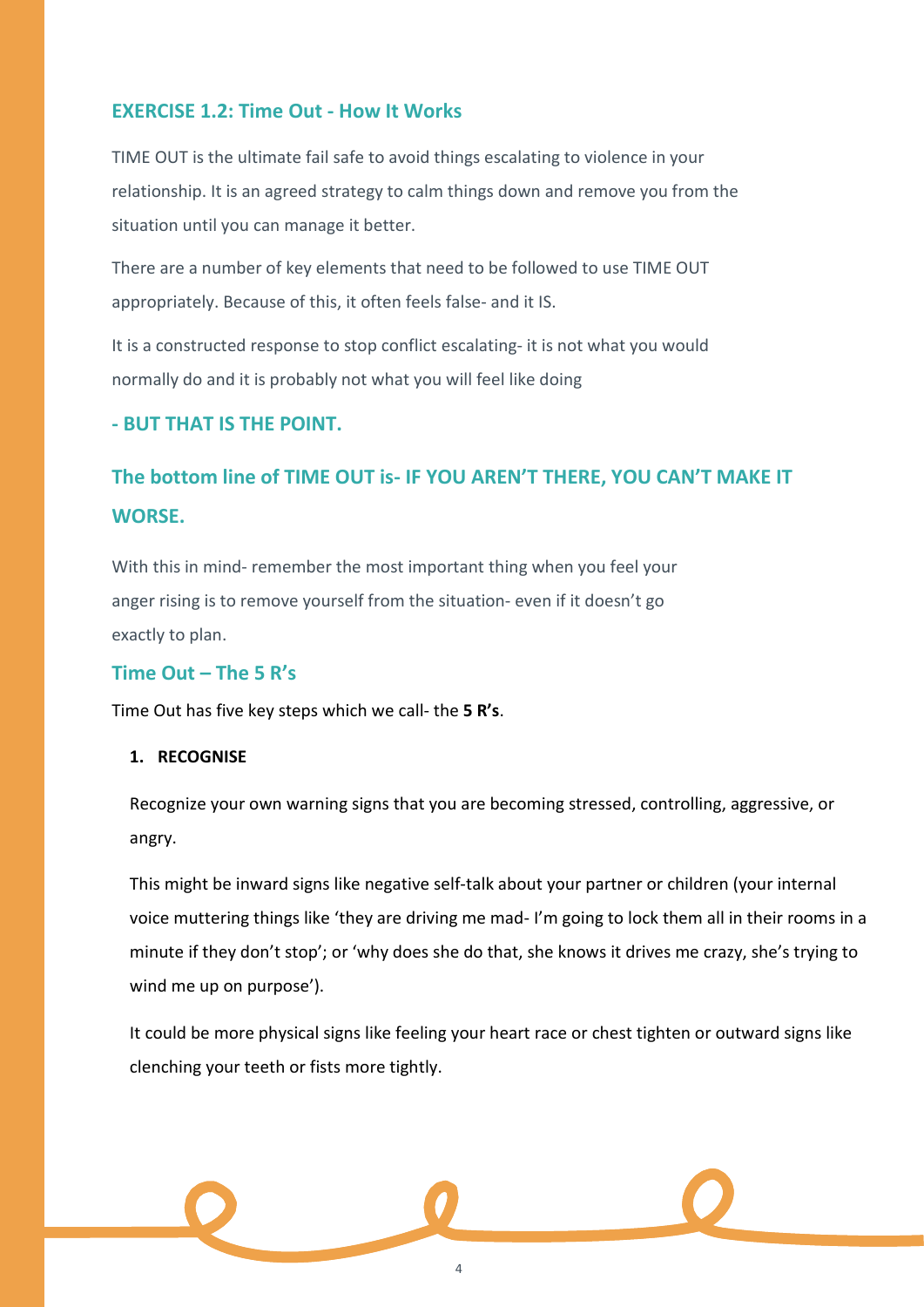We know when we are stressed- our body sets off a physical and psychological chain reaction that rolls forward like a freight train. It requires a conscious and deliberate effort to stop it.

So when you feel emotions building up- take preventative action- don't just let it roll forward to the place it always leads- often shouting, abuse, or violence. If you knew that a certain road always led to you getting trapped in a great big muddy swamp, why would you keep driving down it over and over? Stop yourself and turn away from the conflict.

#### **2. REFEREE**

Referee yourself by blowing the whistle on what is happening. You will need a deliberate word or phrase that calls time on the interaction or on the direction your thoughts are heading- the obvious one is to call **Time Out** but people use all sorts of phrases that have some personal significance or meaning for them. Parents and children often agree something comedic like 'banana' or 'jelly babies' as their word! The most important thing is that it shouldn't be a swear word or anything aggressive or threatening.

It is also important that everyone knows what the word means when someone uses it. It means that whatever the discussion, argument, situation- the person who uses the word needs a break to calm down. It is very hard to allow someone to walk away during the middle of an argumentbe it your partner or especially your child- but it is an emotionally mature and brave thing to do to recognize when things need to calm down and take a step back. So if someone uses the codeword- EVERYBODY needs to respect it and back off for 20 minutes to an hour to let things calm down.

#### **3. REMOVE**

Step 3 is to remove yourself from the situation as much as you are able. Now obviously the current circumstances make that even more challenging. So you need to think carefully about this and plan ahead. It's no good trying to enact this strategy when you are already in the thick of a heated argument.

Each person should have a 'place of retreat'- somewhere that they can go to calm down and be guaranteed that they won't be disturbed, interrupted or bothered by anyone for a period of time.

This could be a place at home where you can lock yourself away for a period of time such as the bathroom or garage. It might be somewhere a bit out of the way of everyone such the shed at the bottom of the garden, the box room or even the under-stairs cupboard. However, if you're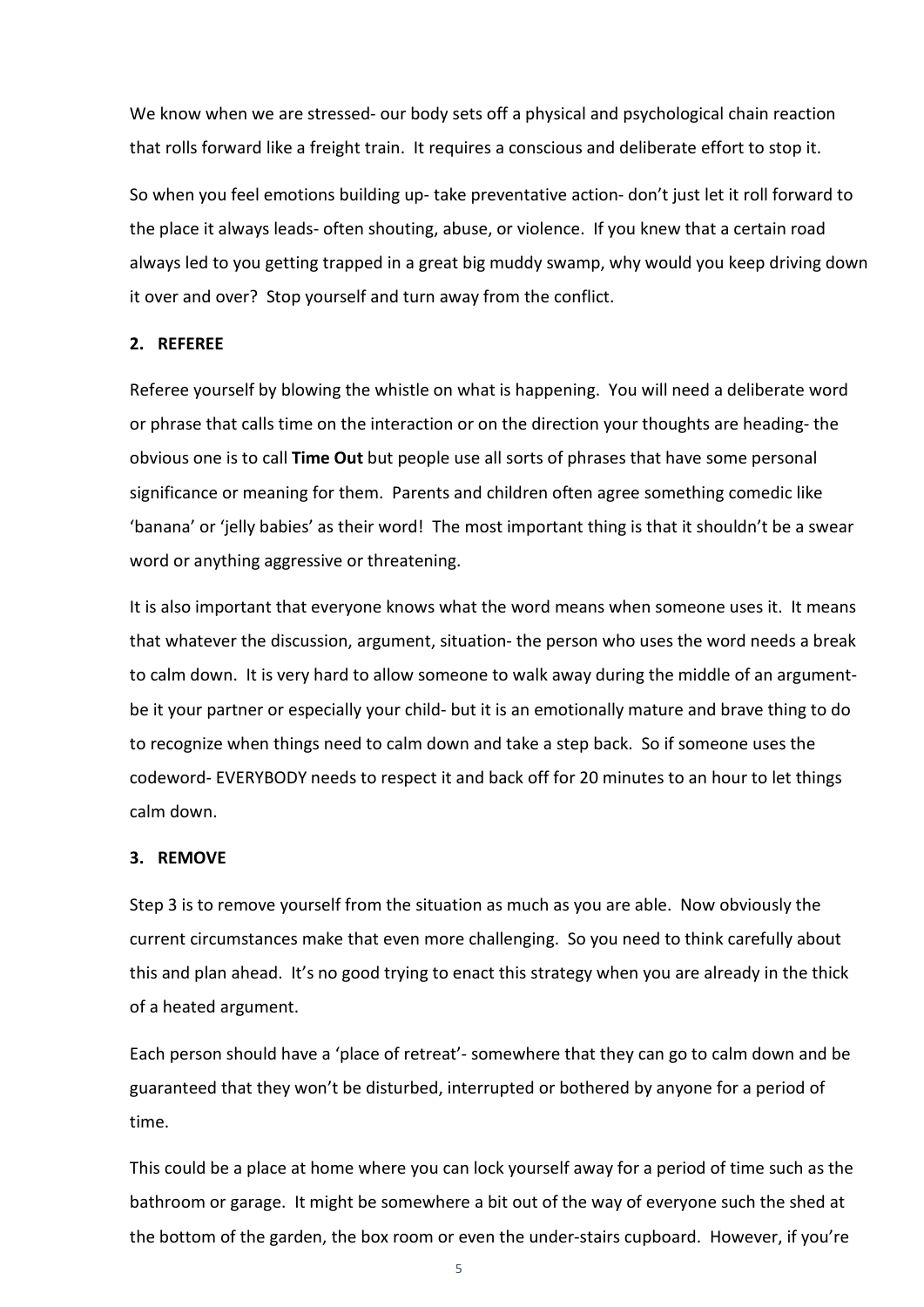like most people, many of these spaces aren't in a state where you'd like to spend 3 full minutes, let alone 20 minutes to an hour of your time!

You may need to invest a bit of time creating a 'chill-out zone' somewhere in the home that people can use to take themselves away when they need a bit of space. One of the mums we were working with turned her under-stairs cupboard into a calm oasis, complete with cosy armchair, fairy lights, and a stash of her favorite magazines.

When someone takes a Time Out, it is important that the people around them DO NOT FOLLOW. If you follow because you think the person is trying to avoid the conversation or because you are struggling to walk away yourself, you are likely to continue the escalation of the conflict. We see this with partners but even more often with parents and children. The child says they need a time out and the parent cannot accept giving them the time to calm down and carries on the conversation.

For it to work, and to effectively calm things, you need to treat it with respect and back off when someone asks for a break. Recognizing and managing your emotions is something to be commended and encouraged- not punished.

It does not mean letting the other person off the hook or avoiding the conversation-but it should not be returned to until you are both calm.

#### **4. RELAX & REFLECT**

Step one is to find a way to relax once you have left the conflict situation. Be careful of activities that increase your anger or fuel negative thinking (e.g. punching things, using drugs or alcohol).

It is a good idea to do something physical to burn away the chemical cocktail your body has produced- like star jumps, press ups, running or walking if possible. Do this for 2-10 minutes to try and burn through the initial physiological reaction the body has to anger.

Once you are feeling a bit more calm, engage in some activity that relaxes you. You can try breathing exercises, stretching, reading, listening to music, playing a game on your phonebut try to distract your brain for 10-15 minutes from the argument you just left. Giving your brain this break allows it to reset and grab your emotions by the reins again so you can think more rationally about the issue.

6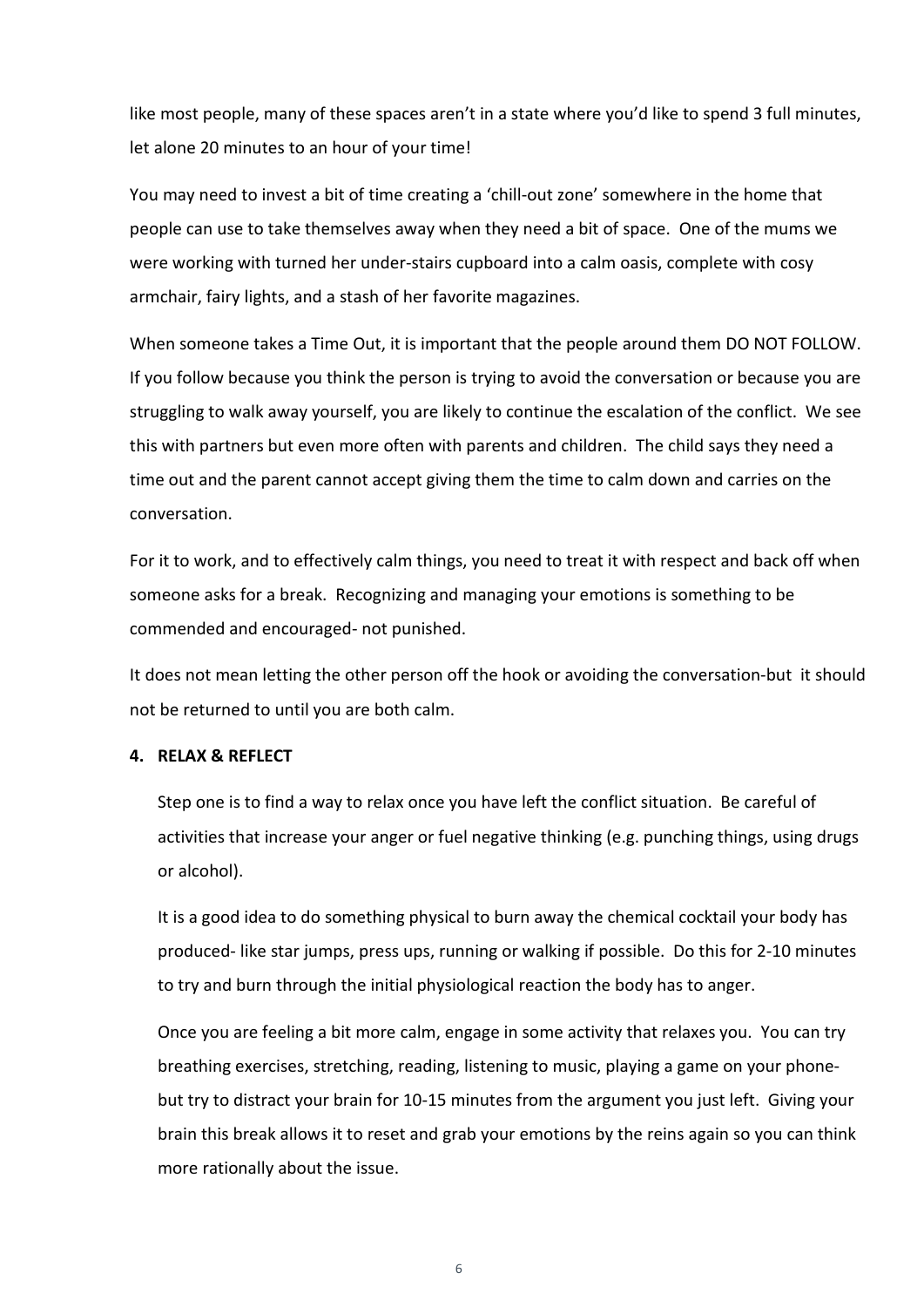Finally, when you feel calm, take some time to reflect on the issue you had. What is it that you wanted out of the discussion? If it is to frighten your partner or children into doing what you want- is that something you want? Think about it in these three simple steps: 1) What is it I want to happen? 2) What could I do instead to get my views across? 3) Is it worth the consequences of scaring my partner and children into doing what I want?

#### **5. RETURN**

Now it is time to go back to the situation. Decide- when you return are you going to try to resolve the issue by discussing it again or are you going to just release it by letting it go?

Sometimes, we look back on a situation and think 'what were we even arguing about?' If that is the case, apologise and accept that your emotions just got the better of you. It is ok to feel stressed and it is normal to sometimes loose a handle on our emotions. The important thing is that you recognize it, accept it and move on.

If the issue is more significant and you need to talk it out, try to follow these basic ABC's of communication:

Accept and listen to the other person's point of view.

Be clear and direct about the problem.

Come to a compromise if you can that respects each person's wishes.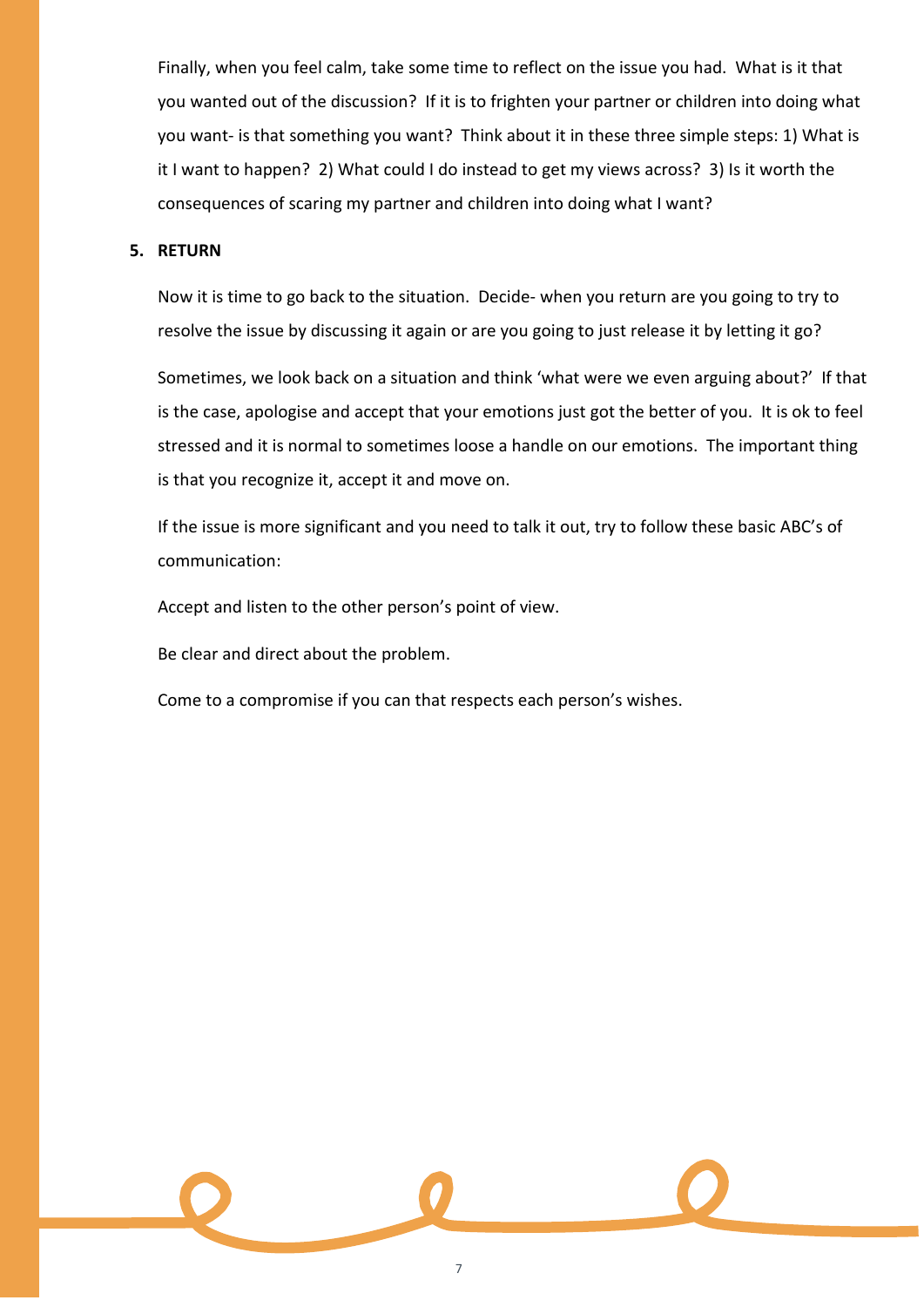## **CORE Engagement Exercises:**

#### **WORKSHEET 1.2: Time Out - How It Works (print me)**

Time Out: Remember the 5 R's









**Relax: How could you** *Calm down and chill out?*

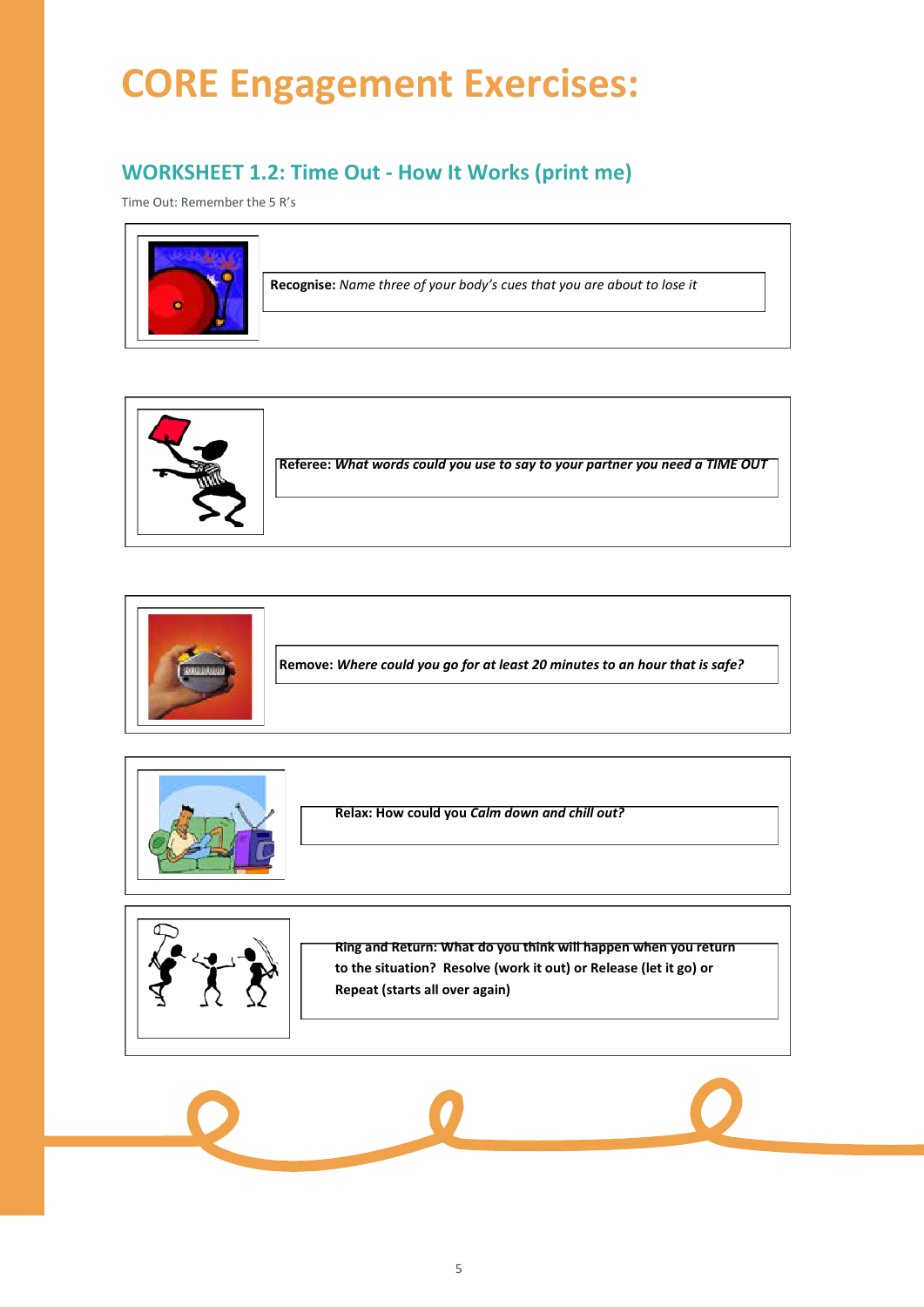### Time Out Steps: Reminder (print me)

#### **Step 1: Recognise you are angry**

• Determine what your own personal warning signs are that you are starting to lose control. These might be how you are feeling (shaky, breathless, upset) or how you are behaving (shouting, swearing, glaring).

#### **Step 2: Referee**

• Declare a TIME OUT. Practice how you will actually say- 'I need a TIME OUT'- being able to say 'I have to go calm down- I can't keep talking about this right now, I need a TIME OUT'. Try to ask for a TIME OUT before you reach a point of anger where you don't feel in control- telling someone 'Leave me the f... alone is not an appropriate way to 'declare a time out'.

#### **Step 3: Remove Yourself from the Situation**

- If you are not there, you can't kick off. You need to find a place that you can go that will help you calm down. Try and have several options- what will you if you can't go to the first place? (have some backups for different places and times of day) What can you do if someone won't let you leave?
- **• Step 4: Relax- First Extinguish The Fire**
- If you go and punch something or swear or shout- you will continue to feel wound up
- Burn the fire out with something PHYSICAL but NOT VIOLENT- push-ups/ press-ups/ go for a run or a stress ball/ doodle pad

#### **STEP 4 (PART 2): Relax and Distract (30 min)**

- Do something that chills you out and calms you down
- Try to take your mind off whatever made you angry
- If you start obsessing on what made you angry, purposefully try and distract your brain from it again for the full 30 min.

#### **STEP 5: Revisit - Resolve or Release**

- After you are completely calmed down, think about whatever it was that made you angry in the first place.
- Are you still angry? (remember, ANGER is fine- it is VIOLENCE that is not OK)
- Can you do anything to resolve the problem? (e.g. apologise, explain your feelings, ask for help, etc.)
- If you can't resolve it, can you let it go? Can you move on without hanging on to it?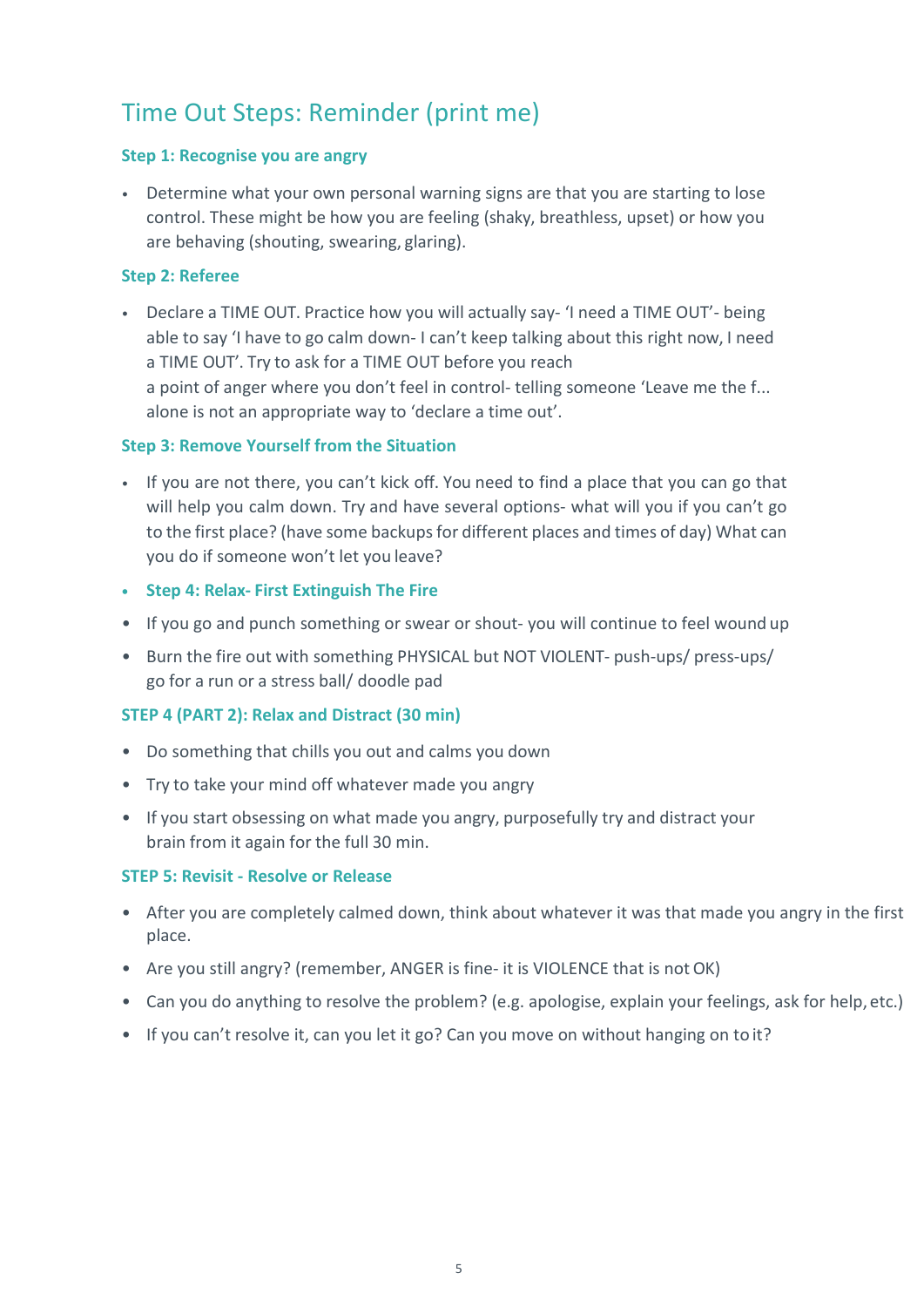### **PART 2: Misuse of Time Out**

A critical aspect of TIME OUT is realistically thinking through how you will apply it in the heat of the moment. It is a constructed interruption- it will not feel natural. To prepare yourself to actually use it, you need to think of hurdles or obstacles that may get in the way of you using it appropriately.

In each of the following scenarios, TIME OUT is misused or used incorrectly. After each one, identify how TIME OUT was misused and any of the steps that were forgotten or ignored.

#### **Scenario 1: GET OUT OF ARGUMENT FREE CARD**

Owen gets a phone call from his best mate asking him to come down to the pub, but he has just made plans to stay in and watch a film with Jess.

Owen picks a fight with Jess by complaining about the state of the house and having to put the kids to bed. Once Jess gets upset, Owen says he is having a 'f\*&^ing TIME OUT' and that he is going down the pub and will be back later.

#### **Scenario 2: PASSING THE BUCK**

Owen is watching tele when Jess gets home from work. She starts going through the post and starts swearing and mumbling under her breath. 'What's your f\*%\$ing problem?' Owen says. 'You, you're my f\*%\$ing problem!', she snaps. 'You never sort out any of the bills- I'm going to get two late penalties on these card payments because you can't be bothered to open a envelope you lazy sod!'

Owen rolls his eyes and keeps focused on the tele. He says, 'God Jess, just shut the f\*%\$ up!' 'You know what, I think you need to take a TIME OUT! Yeah, definitely- get out and go calm downcome in swearing at me.'

#### **Scenario 3: BREAKING THE NON-VIOLENCE CODE**

Owen and Jess are arguing about how much he is out drinking with his mates every week. It is costing them a fortune and she feels abandoned to get on with looking after the kids all the time. As the argument builds, Owen (appropriately) says he is getting too annoyed- he needs to have a TIME OUT. He turns to leave and Jess moves in front of him and blocks the door. 'Get out of my way' he says. When she won't move, he grabs her arms and pulls her away from the door and goes out.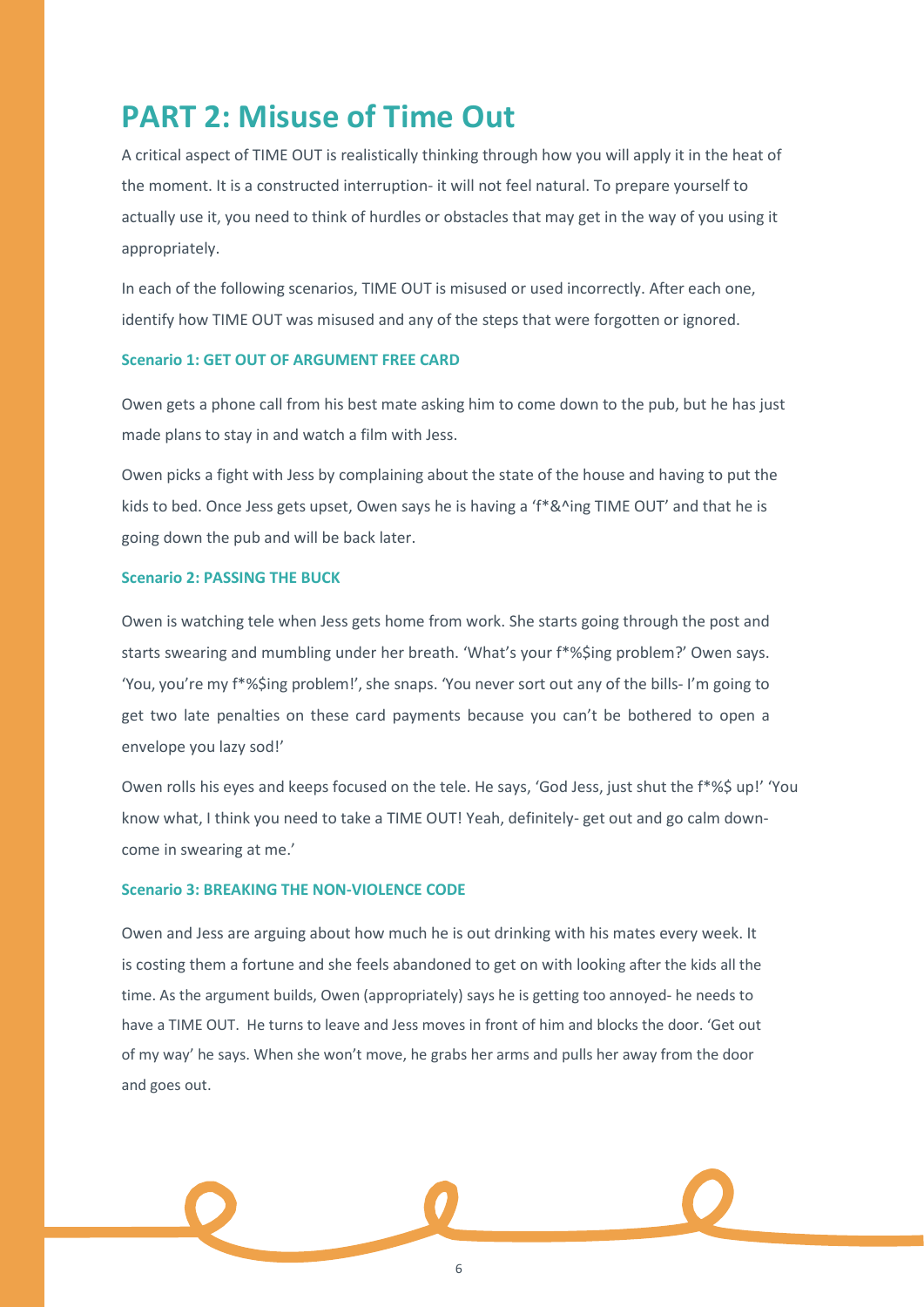### **Discussion:**

Each of these scenarios show an example of how TIME OUT is being misused.

#### **In scenario 1- Get out of Argument Free Card**

Owen uses Time Out to manipulate the situation so that he can go out to the pub. He didn't really need a Time Out to calm down. Instead he provoked an argument so that he could use the technique to do what he wants. The problem with this is that his partner will begin to doubt when he says he needs a Time Out if that is really true or if it is just a way to avoid the discussion or get out of the house.

Additional problems are that he swears when he tells Jess he needs the Time Out which could be seen as aggressive. He also does not say when he will be back, and he does not go to a safe place of retreat to calm down- instead he goes drinking with a mate. Jess may be worried about what state he will be in when he returns and whether the argument will start all over again.

#### **In scenario 2- Passing the Buck**

In this scenario, Jess is annoyed and does seem to be spoiling for an argument. However, even if that is true, Owen cannot just tell her to have a Time Out. Time Out is not to be used on someone else- it is an opportunity for YOU to walk away from a situation and calm down. Owen can say he needs a Time Out, but he cannot give one to Jess. And again, the swearing may be seen as aggressive and escalating the argument.

#### **In scenario 3- Breaking the non-violence code**

Owen has done everything correctly in this scenario- until the very end. When Jess won't play by the rules, what can he do? This is why it is so important to have TIME OUT agreed and discussed before you need to use it in the heat of an argument. But even if the other person won't play by the rules, you cannot break them yourself. Owen needs to adapt and try to leave a different way or even lock himself in the toilet if he has to. He cannot put hands on Jess to move her as this could rapidly escalate, as well as being classed as assault.

You should discuss TIME OUT with your partner and give them a copy of the TIME OUT handout. But your partner does not need to support or agree to using TIME OUT for you to still use it to avoid an argument escalating.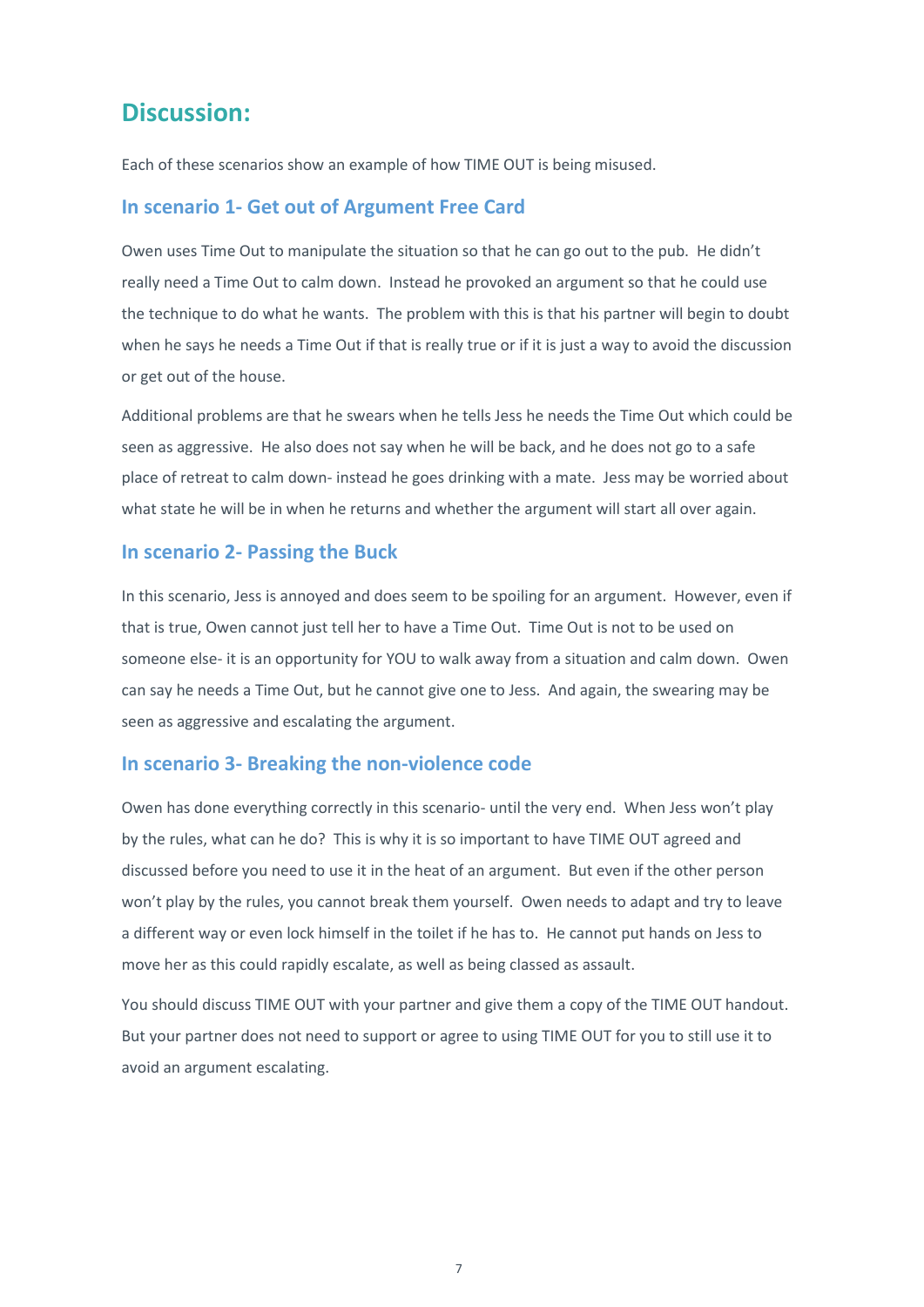## **Session 2:** Storyboard Analysis

#### **Background**

Storyboards are a critical part of building up your ability to see where a situation went wrong and improve your self-awareness so you can manage things better or differently in the future.

The next exercise will give you an opportunity to break down an incident that has happened in your relationship where things didn't turn out how you wanted them to.

#### **Key Learning Points**

- 1. For you to reflect on a particular incident between you and the person you have the most conflict with in your household;
- 2. For you to consider your own personal triggers and pattern of violence or abuse that has developed the way you handle conflict;
- 3. For you to start to think about whether what you intend with your behaviour is actually what you get in the end- do you get the outcome you want.

#### **EXERCISE 3.1- Storyboards**

We are going to ask you to generate a storyboard. To do this you will need to divide a piece of paper into six panels. Across the six panels, you will be asked to 'draw out' an incident that occurred between you and someone in your household. It can be the most recent incident or the one you think back on as the 'worst'- but it should be something significant.

Block a sheet of paper into six blocks. Start with the top two panels which will show what led up to the incident (what happened before). You can use stick figures, important props (e.g. dogs, weapons, houses, vehicles), speech bubbles, and thought bubbles. Next, use the middle panels to show what happened during the incident. Pay particular attention to what thoughts and feelings go along with the behaviour in the panels. Finally, complete the final two panels with what happened after the incidentwhere did things end up.

If you do not want to draw the incident out with figures, you can complete the TFB worksheet instead.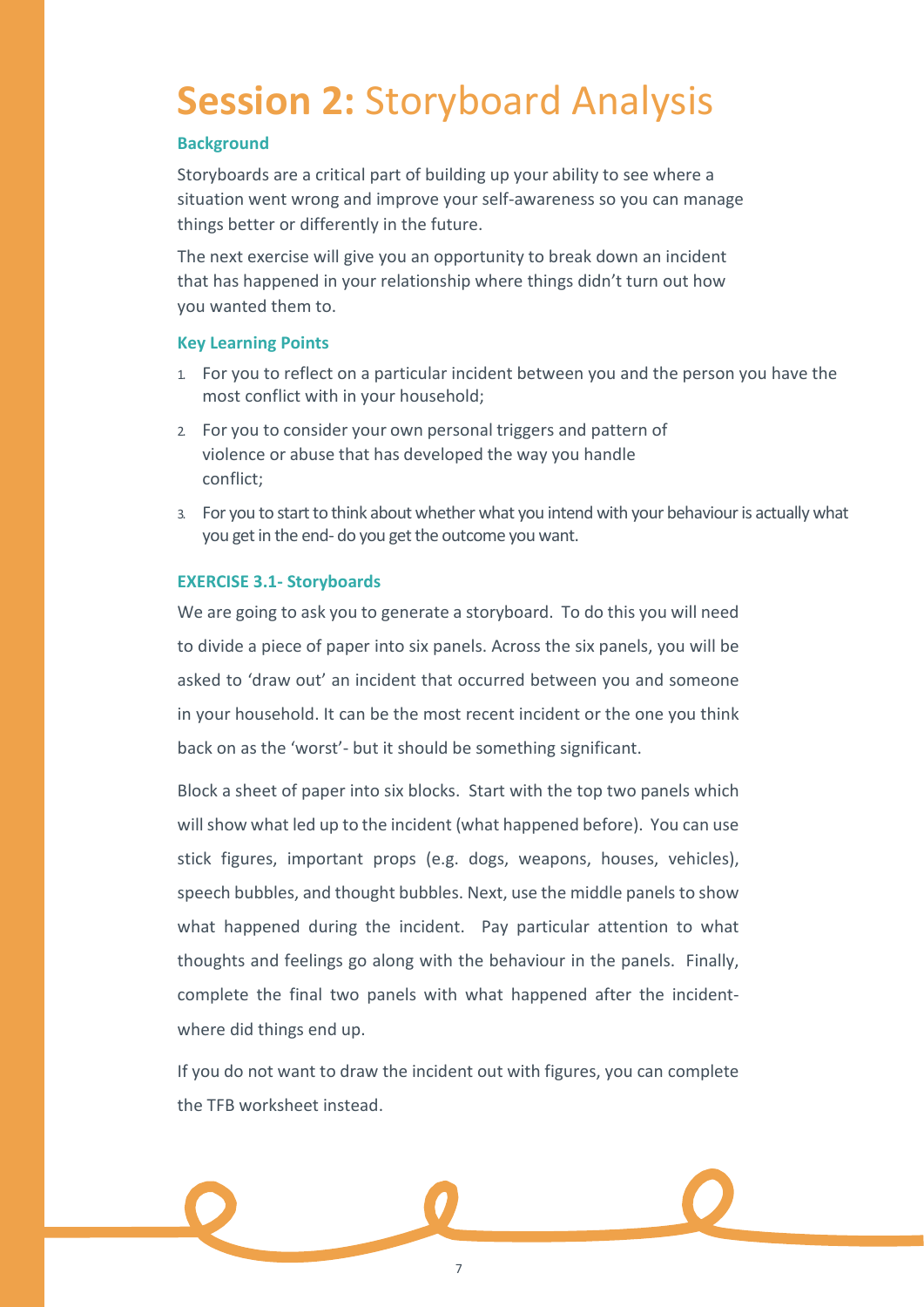#### **Session 2: Storyboard Analysis**

Consider if you can add any of the following to your storyboard:

- 1) Thought balloons- what were you thinking at various points in the story? What do you think other people involved might have been thinking? Insert these as thought balloons.
- 2) Feeling hearts- what were they feeling at various points in the story? What might other people have been feeling? Insert these as hearts with the emotion written inside.
- 3) Beliefs- what beliefs might have been driving the behaviour in the story?

Write these on the back of the storyboard.

- 4) Intentions what did you want to happen? What did you want the end panel to look like, rather than what it did look like?
- 5) Consequences- what were the consequences of what happened? You can circle these on the storyboard or write them in.

#### **Storyboard Example:**

You could use the example below or watch a one of the following video clips and analyse it. <https://www.youtube.com/watch?v=a5Y1X9D1e2Q-> Celebrity Big Brother (playfight?) [https://www.youtube.com/watch?v=MCArC1LjA\\_8-](https://www.youtube.com/watch?v=MCArC1LjA_8-) Coronation Street (Child/Parent argument)

#### **Consider the following story and examine the storyboard example in the materials**

*My partner Chelsea is very emotional. She often flies off the handle at me over nothing. Since we have had the children she doesn't work because she is looking after them. She thinks that now our youngest is 4 she should go back to work but I don't see the point.*

*I make more than enough money for us to live on. She doesn't need a job- I'm not against women working- but our kids are still young- I don't want them going to some stranger or coming home to an empty house.*

*Anyway, we had a big row about her going back to work again. She'd gone to an interview without even telling me and they had offered her the job. I told her there was no way she was taking it.*

*I left the house and went for a drive in my truck. I stopped and got some cans and just sat on the ridge above our house thinking about it.*

*When I went back in, she wouldn't speak to me. We were supposed to be meeting some of my work colleagues for dinner but she hadn't even started getting ready. We started rowing again about going out.*

*I kicked the coffee table and it has a glass middle that shattered. She threw a whisky tumbler at me, which missed of course. But it made me so mad- I grabbed her arms and pushed her against the stairs and I slapped her a couple of times.*

*Then I left and went to the pub on my own.*

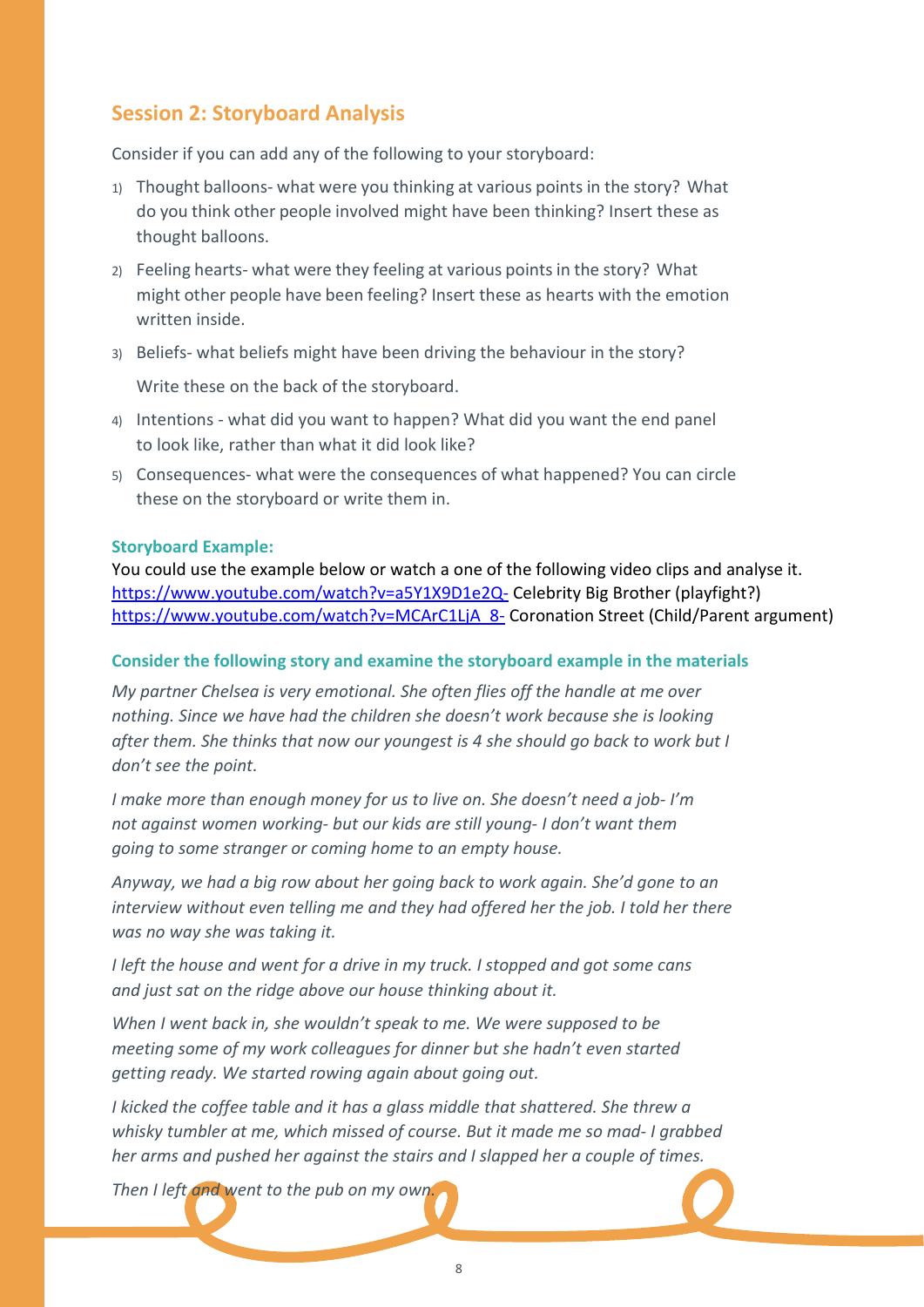#### **Follow Up Questions:**

- 1) Where were the children when this was happening? (on the stairs)
- 2) Why did you get the alcohol? Do you often drink when you are upset or have a row with Chelsea?
- 3) How do you think she felt when the coffee table smashed?
- 4) What did you think while you were sat in your truck on the ridge?
- 5) How do you think what happened affected the children?

#### **CBT triangle**

| <b>Thoughts</b>                                                                                                | <b>Feelings</b>                       |  |  |  |
|----------------------------------------------------------------------------------------------------------------|---------------------------------------|--|--|--|
| You're asking for a fight. How could you<br>go behind my back?!? You want a fight,<br>you're going to get one. | Hurt, upset, shocked, betrayed, angry |  |  |  |
|                                                                                                                |                                       |  |  |  |
|                                                                                                                | <b>Behaviour</b>                      |  |  |  |
| Kicking the coffee table, running after her when she                                                           |                                       |  |  |  |
| ran away, shouting / slapping her                                                                              |                                       |  |  |  |
|                                                                                                                |                                       |  |  |  |

**Intention:** What do you want the outcome to be?

*To hurt her back for hurting me, to show her that I was upset, to let her know how angry I was*

**Consequence:** What outcome do you think is most likely by your actions?

*She feels more upset. I look like the bad guy. She's scared of me and so are the kids. They were at the top of the stairs. Seeing them is what stopped me.*

**Change:** If it is not the outcome you want, how can you change it? What thoughts and feelings go with the outcome you want? What behaviours?

*I could have just waited until I calmed down and then explained to her how I felt. I would have had to just tell my workmates she was ill and leave it to talk about in the morning. I should have thought, its not worth it with the kids in the house.*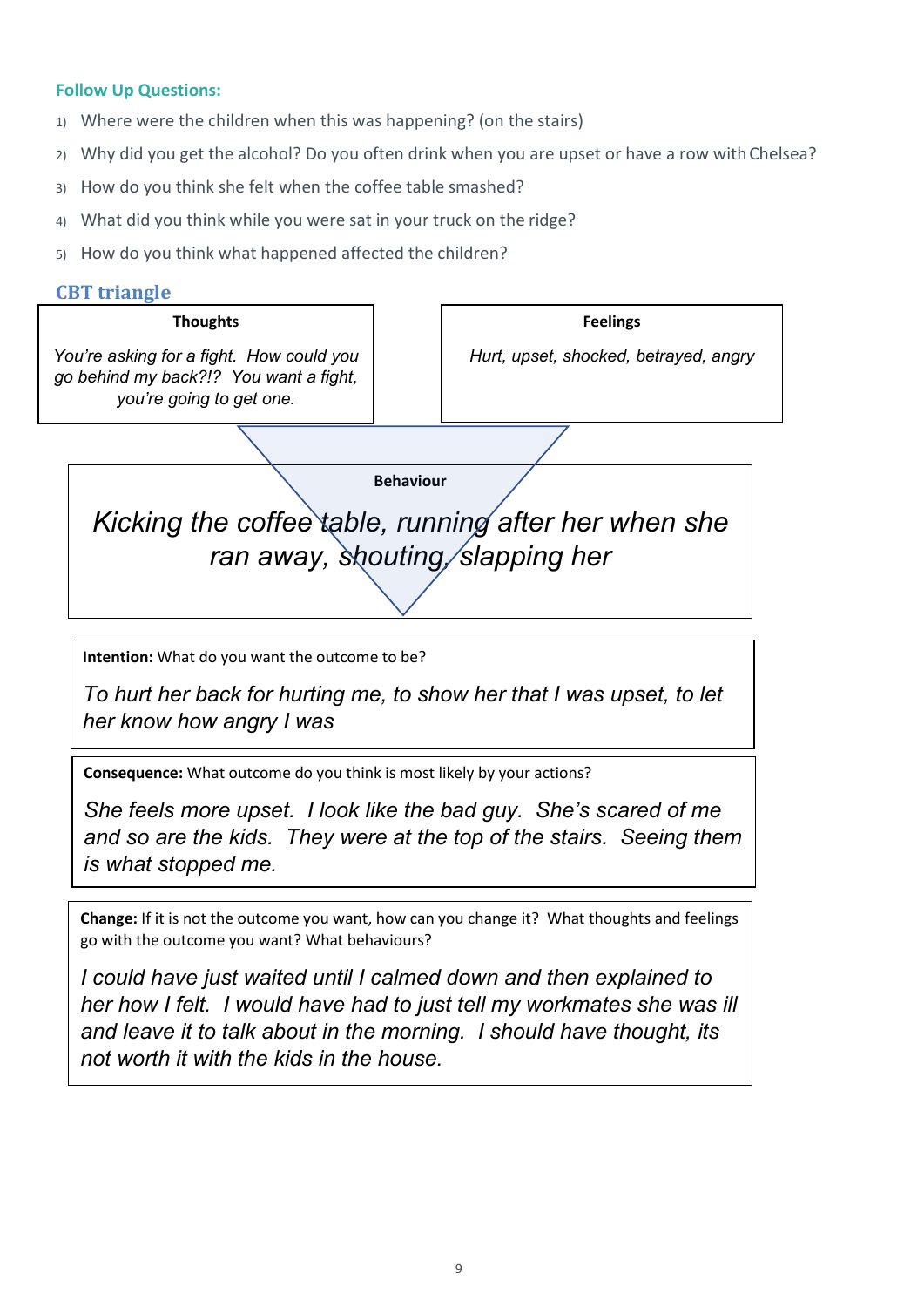#### **Worksheet 2.1- CBT triangle**

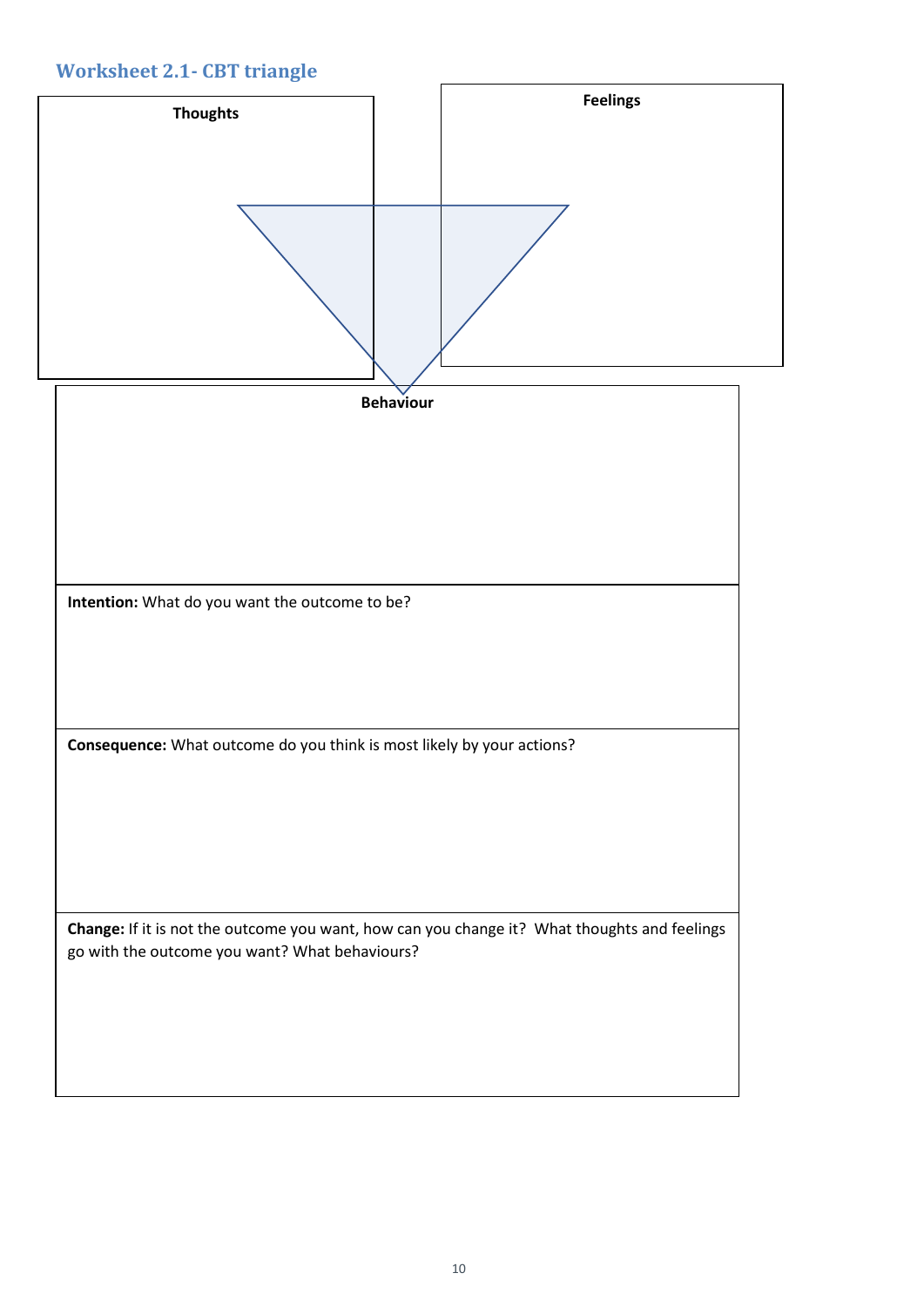## **Worksheet 2.2:** Storyboard Analysis

**Use speech bubbles for dialogue/ hearts for how you or partner were feeling/ thought bubbles for thoughts** 



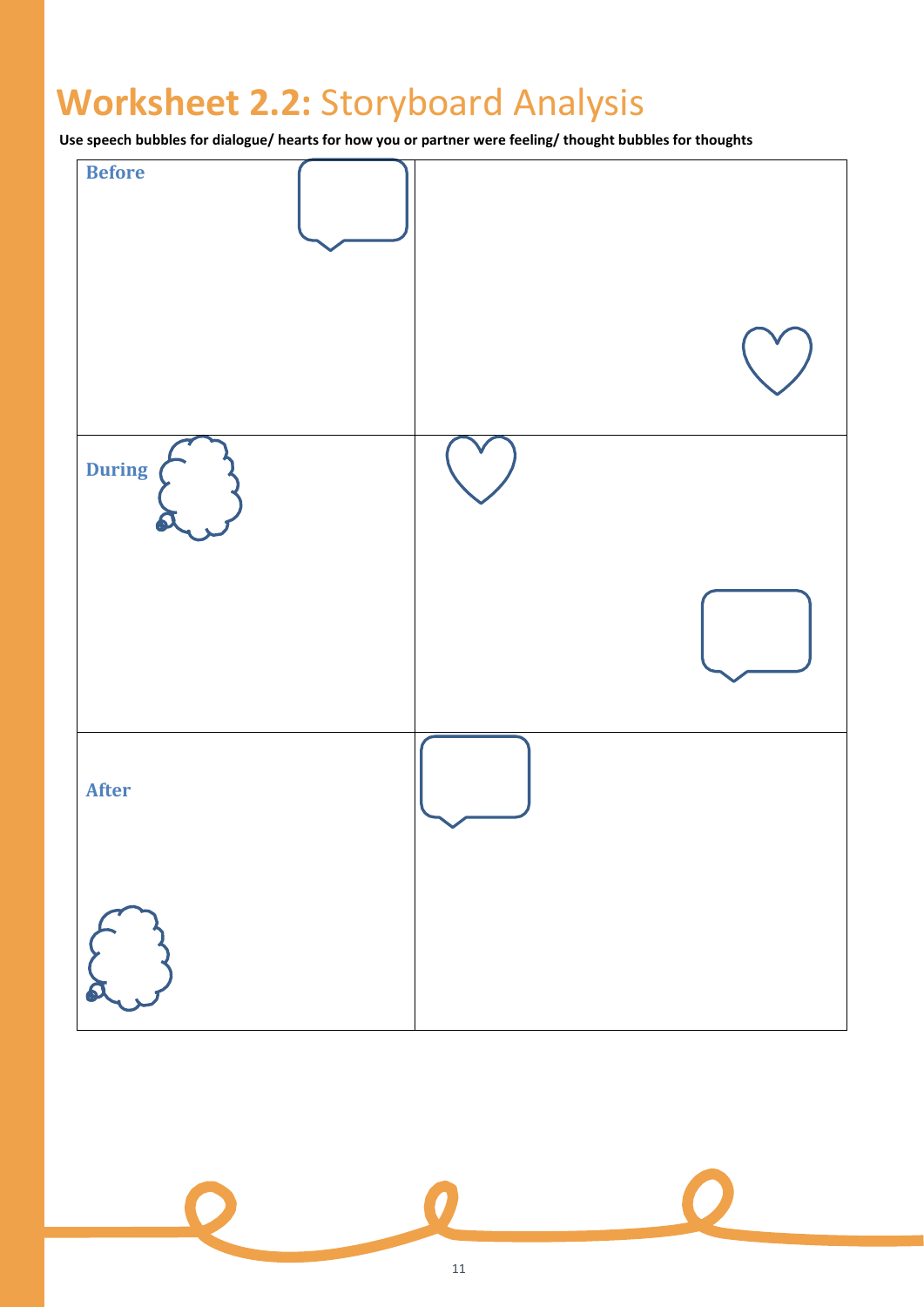## **Session 3:** Taking Responsibility **Background**

This module emphasises the role of choice over how we behave. It is meant to build on your storyboard by focusing on how you chose to behave, and how you could behave differently in the future.

Admitting that our behaviour that is negative or cruel is actually our responsibility can be very difficult to accept. Instead, we tend to bury these choices under denial, justifications, and minimisations. We all do this- it is part of human nature and it requires effort and mental fortitude to hold yourself accountable.

The focus of this session is to identify and recognise ways in which you attempt to deny ('it was an accident'; 'it just happened'), justify ('she hit me first; I was drunk), or minimise ('I've never hit her'; 'it was only a slap') your behaviour toward your partner, children, or parent.

This will not be easy and this session is likely to test your motivation. Just remember, it is not about 'judgement'- it is about accepting past mistakes so you can change how you behave in the future.

### **Introduction**

One of the key components of behavioural change is accepting responsibility for your actions. Once we accept that we are in charge of how we decide to behave, we can be in much greater control of our behaviour. If we try and make excuses for why our behaviour isn't our fault- it means there is nothing you can do to change it- quite a worrying and powerless position to be in.

## **Key Learning Points**

- 1. To explain the process of accepting responsibility and explore some of the negative emotions that often go along with it.
- 2. To give examples of denial strategies and discuss your own use of denial strategies in the past to avoid responsibility.
- 3. To demonstrate that by blaming someone or something else, you deny your personal responsibility and you give up your ability to change.
- 4. To think about how you could change your thinking, accept responsibility, and change your behaviour in the future.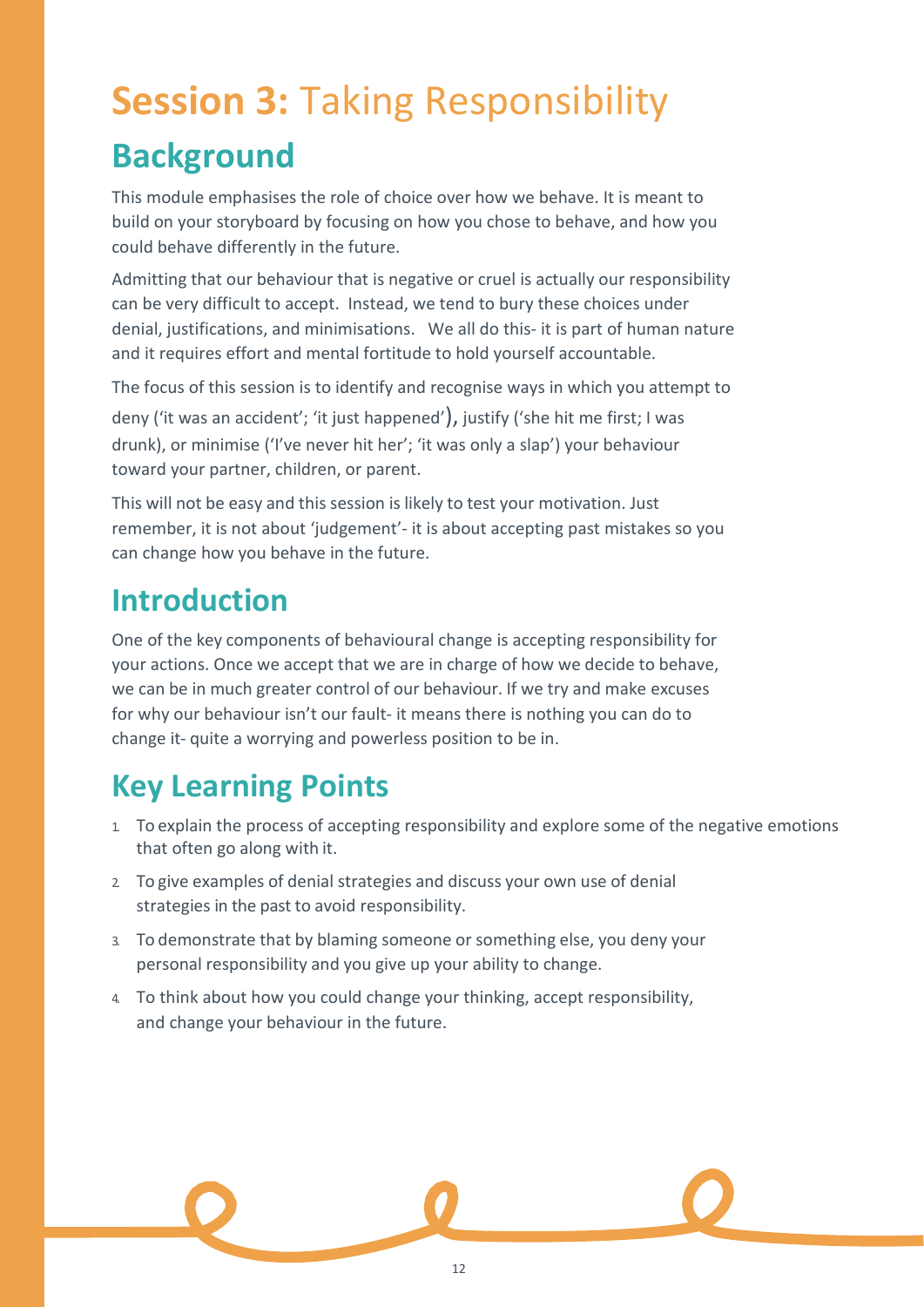### **Exercise 3.1- The Pit**



- i. Any time something goes wrong we tend to go through this process. Think of an example, such as speeding.
- ii. So if I am caught speeding what am I likely to say about it?
- iii. Excuses: it was only 5 miles over the speed limit, I was trying to get around a tractor, space is more important than speed.- all the reasons why it isn't my fault. This is my 'Wall of Denial'.
- iv. What will happen the next time I'm running late? Maybe the same thing- because, hey, it wasn't my fault I was speeding! What could I do? Nothing will change.
- v. If I instead get over the 'Wall of excuses and denial' then I fall in the Pit- I have to say, 'I chose to speed and that could have injured somebody and is against the law- it's my fault, I deserve the points.' - which doesn't feel very nice. It feels much nicer over the other side of that wall, where it wasn't my fault.
- vi. But if I can get through the pit, and decide, 'OK, it was my fault- I should try and be on time- from now on, I'm going to set the alarm on my phone for 20 minutes before I have to leave for somewhere, so I am on time and don't have to speed!' Some of these tactics might fail but I might find one that really works for me!
- vii. RESULT- positive change, get to ultimately feel good about myself but it is hard work and I might still fail sometimes and slip into old bad habits…...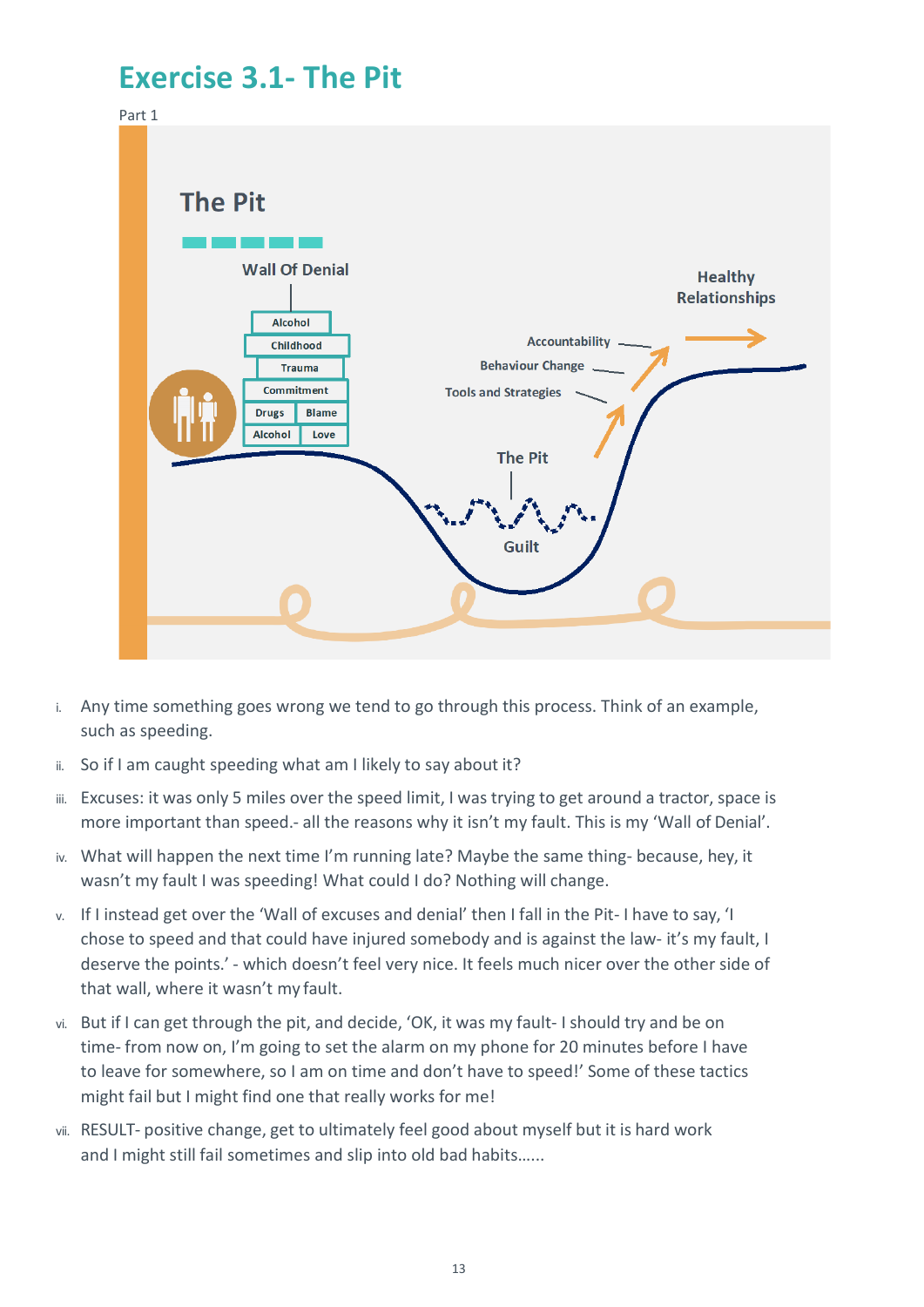### **Part 2: Recognising Denial Strategies**

The first step to climbing out the other side of the PIT is to be able to recognise and breakdown your own wall of denial. Imagine you are assessing someone for a behavioural change programme. Your job is to identify all of the denial hurdles they have to accepting responsibility for their behaviour. Listen to the following accounts:

(You can either read out the accounts or you can listen to the audio clips with your key worker)

Or you can show the interview from the clip used in the previous session and discuss:

[https://www.bing.com/videos/search?q=big+brother+interview+with+daley&docid=608](https://www.bing.com/videos/search?q=big+brother+interview+with+daley&docid=608043192658038082&mid=084005E2D4B48EFCFC6D084005E2D4B48EFCFC6D&view=detail&FORM=VIRE) [043192658038082&mid=084005E2D4B48EFCFC6D084005E2D4B48EFCFC6D&view=detai](https://www.bing.com/videos/search?q=big+brother+interview+with+daley&docid=608043192658038082&mid=084005E2D4B48EFCFC6D084005E2D4B48EFCFC6D&view=detail&FORM=VIRE) [l&FORM=VIRE](https://www.bing.com/videos/search?q=big+brother+interview+with+daley&docid=608043192658038082&mid=084005E2D4B48EFCFC6D084005E2D4B48EFCFC6D&view=detail&FORM=VIRE)

#### **Account A: Minimisation**

'I'm not really a violent person- I don't know what I'm doing here. I'm not some kind of wife-beater- it only happed the one time. Basically, I just accidentally shoved into her on my way past and she tripped and fell over and landed on some stuff in the hallway (the baby's pram and some boxes and stuff) which bruised her side and gave her a little cut on her face. She bruises really easy, but the police acted like I'd done it on purpose and like I'd nearly murdered her

or something. She's not really bothered about it- she dropped the charges, but they want to carry on 'cause I marked her. It's not like she's scared of me. The kids have never seen any arguing between us- they were upstairs when this happened. They are fine- but social services are acting like I'm some kind of violent b&^%\*\$d and like I've traumatised the kids for life. Bunch of rubbish if you ask me. ...................'

#### **Follow up Questions:**

What excuses make up this character's Wall of Denial?

Why do you think he might be minimising what happened? What's in it

for him to play it down? Do you recognise any of these sorts of excuses

from your own accounts/ storyboards?

#### **Account B: Partner –Blaming**

'I'm not the one who should be doing this group. She should be the one sat here. I've never been violent in any other relationship- but her last partner was violent to her. It's obviously something about her! I was trying to get away from her but she just kept going on and on and on at me- I told her to shut it but she wouldn't listen. She was being abusive to me- calling me thick and a needle-\*&%^- I mean come on! Now she's got exactly what she wants- a hold over me legally, and something to use against me over custody of the children. I think she threw herself on the stuff in the hall on purposeprobably planned the whole thing out- best prat-faller in three counties!'

#### **Follow up Questions:**

What excuses make up this character's Wall of Denial? Why do you think he might be blaming his partner for what happened? Do you recognise any of these sorts of excuses from your own accounts/ storyboards?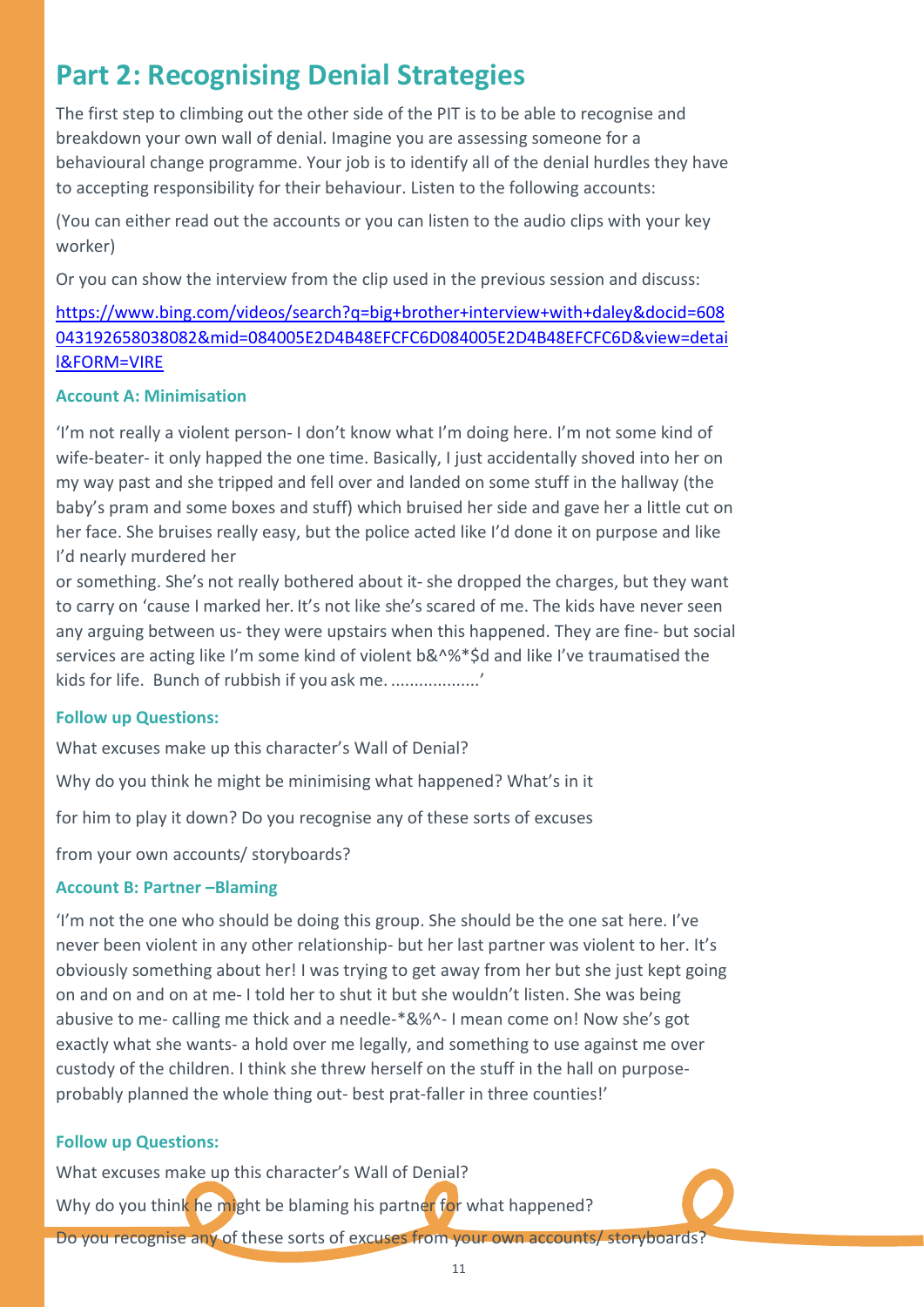#### **Account C: Straight Talking**

'I don't know why this keeps happening but I want it to stop. We row all the time and these days it just gets worse and worse. It started with us shoving each other around-I've knocked her head against the wall a couple of times. I've grabbed her arms and left red marks. This last time I shoved her really hard in the hallway- she went flying and tripped over some shoes and fell into the baby's pram and some boxes. I just felt sickshe had a cut on her head from the pram I guess and she was all bruised. I feel so low about it. I've sworn to her it'll never happen again, but she doesn't believe me. Why should she? I've said it before. ............It's ruining my relationship- she's scared of me now and so are the kids if I'm truthful- they disappear upstairs as soon as we start fighting.'

#### **Follow up Questions:**

Where is this character on the PIT? How do you think he is feeling about himself? How tempted do you think he would be to latch onto some of A and B's excuses? How can he move out the other side of the

PIT?

#### **Part 3: Pit Stop**

- 1. Look back at your own storyboard account.
- 2. What behaviour do you most regret? Put this in the explosion symbol behind the wall.
- 3. What excuses and justifications could you identify about what happened between you and your partner? Put these in your wall.
- 4. Which of these excuses can you let go of? Put a cross next to the ones you think you say to make yourself feel better about what happened.
- 5. What steps have you taken to repair the damage caused or to behave differently? Put these examples (if any) in the uphill boxes. (If participant cannot identify any, you can place skills like Time Out, putting the children's needs first, staying calm, etc.)
- 6. What do you want at the end of all this? What is at the top of the climb? (It is important to discuss here that if it is 'things back the way they were' that is not necessarily positive or if it is 'my relationship or my kids back' there are no guarantees that that is what will be at the top of the hill- what is there is change/ confidence/ self-esteem and more positive relationships in the future)
- 7. So after this discussion where would you place yourself on the PIT and why?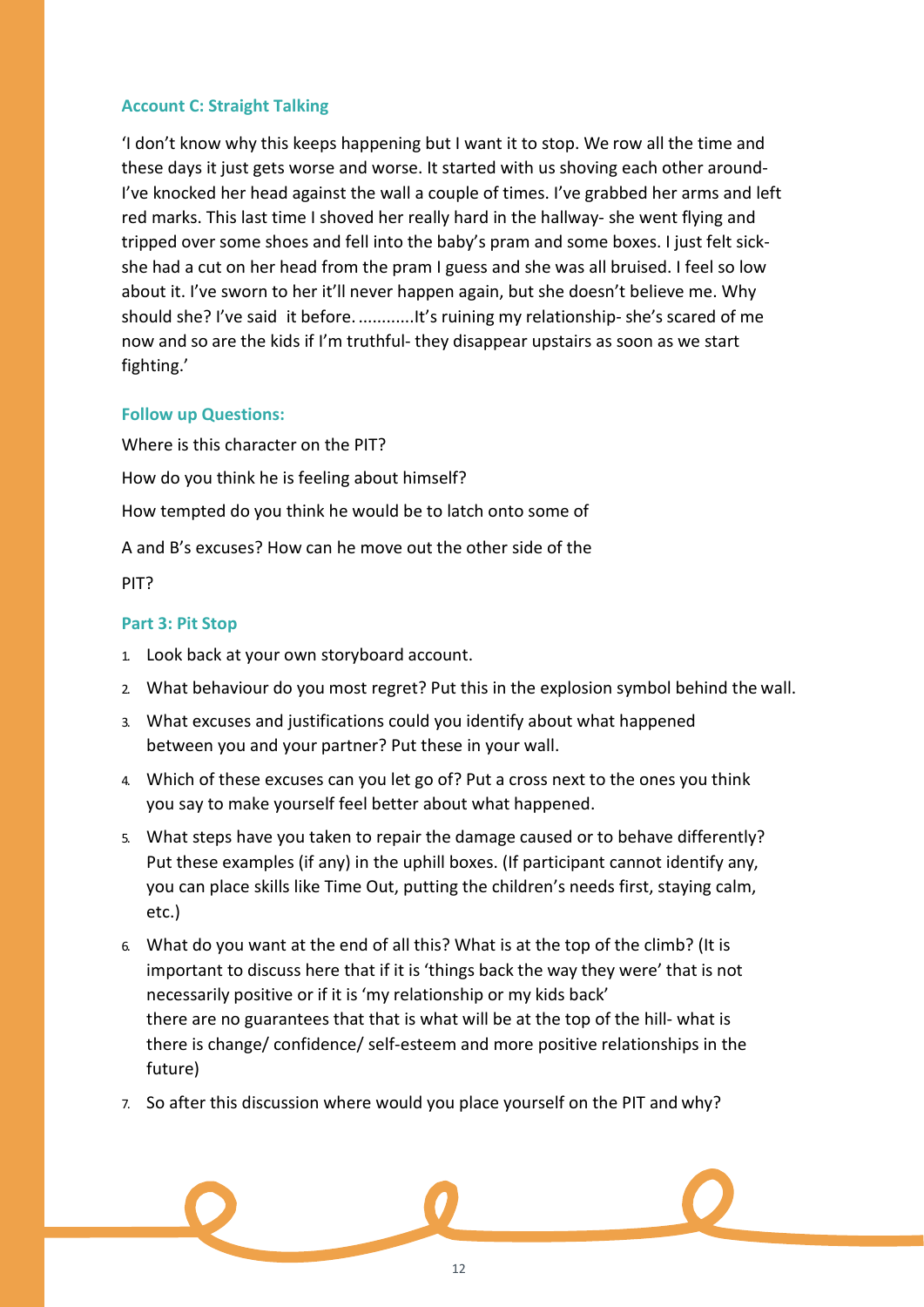## **Session 3: Taking Responsibility**

**Worksheet 3.1- The PIT**



#### **Part 3: PIT STOP**

- 1. Look back at your own storyboard account.
- 2. What behaviour do you most regret? Put this in the explosion symbol behind the wall.
- 3. What excuses and justifications could you identify about what happened between you and your partner? Put these in your wall.
- 4. Which of these excuses can you let go of? Put a cross next to the ones you think you say to make yourself feel better about what happened.
- 5. What steps have you taken to repair the damage caused or to behave differently? Put these examples (if any) in the uphill boxes. (If participant cannot identify any, you can place skills like Time Out, putting the children's needs first, staying calm, etc.)
- 6. What do you want at the end of all this? What is at the top of the climb? (It is important to discuss here that if it is 'things back the way they were' that is not necessarily positive or if it is 'my relationship or my kids back' there are no guarantees that that is what will be at the top of the hill- what is there is change/ confidence/ self-esteem and more positive relationships in the future) So after this discussion where would you place yourself onthe PIT and why?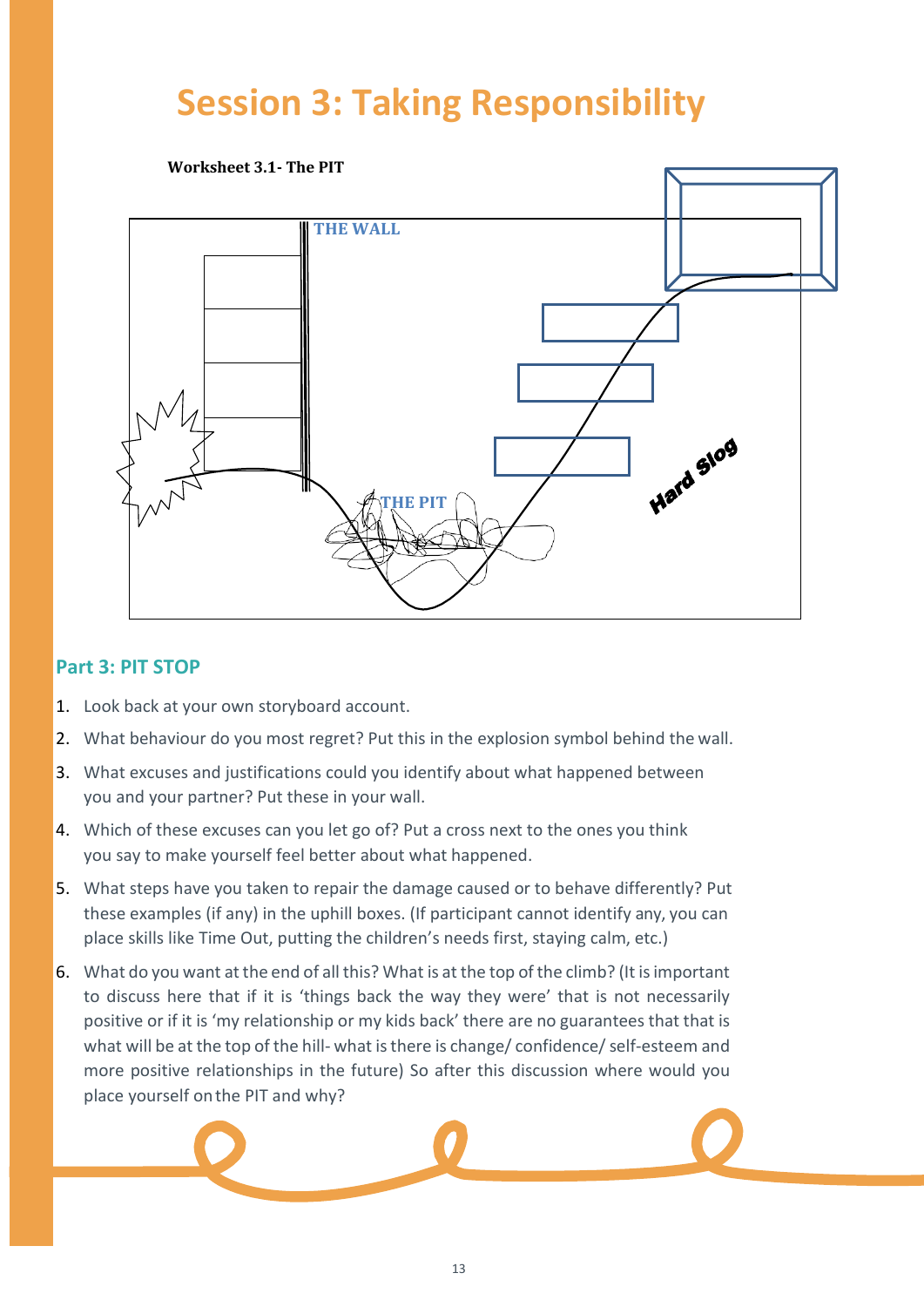## **Session 4: Effects of Domestic Abuse**

#### **Background**

This session focuses on the 'consequences' of domestic abuse.

#### **Introduction**

In the last session, we focused on the denial strategies you may have used in the past to try and protect yourself from how negative it feels to accept responsibility for being abusive or violent. The bottom line is that using violence or abuse is a choice- but that is good news- it means you can choose differently.

But in order to do that, you need to recognise- 'what is in it for you'?

Violence and abuse have a payoff- otherwise you wouldn't use them. They also have penalties. The key to choosing differently is for you to be able to measure up the payoff vs. the penalty.

#### **Key Learning Points**

- 1) For you to consider how violence and abuse has affected your relationship with your partner and children.
- 2) For you to increase your empathy for the impact of violence and abuse on your partners and children.
- 3) For you to weight up the consequences and commit to choosing non-violent ways to deal with conflict in the future

14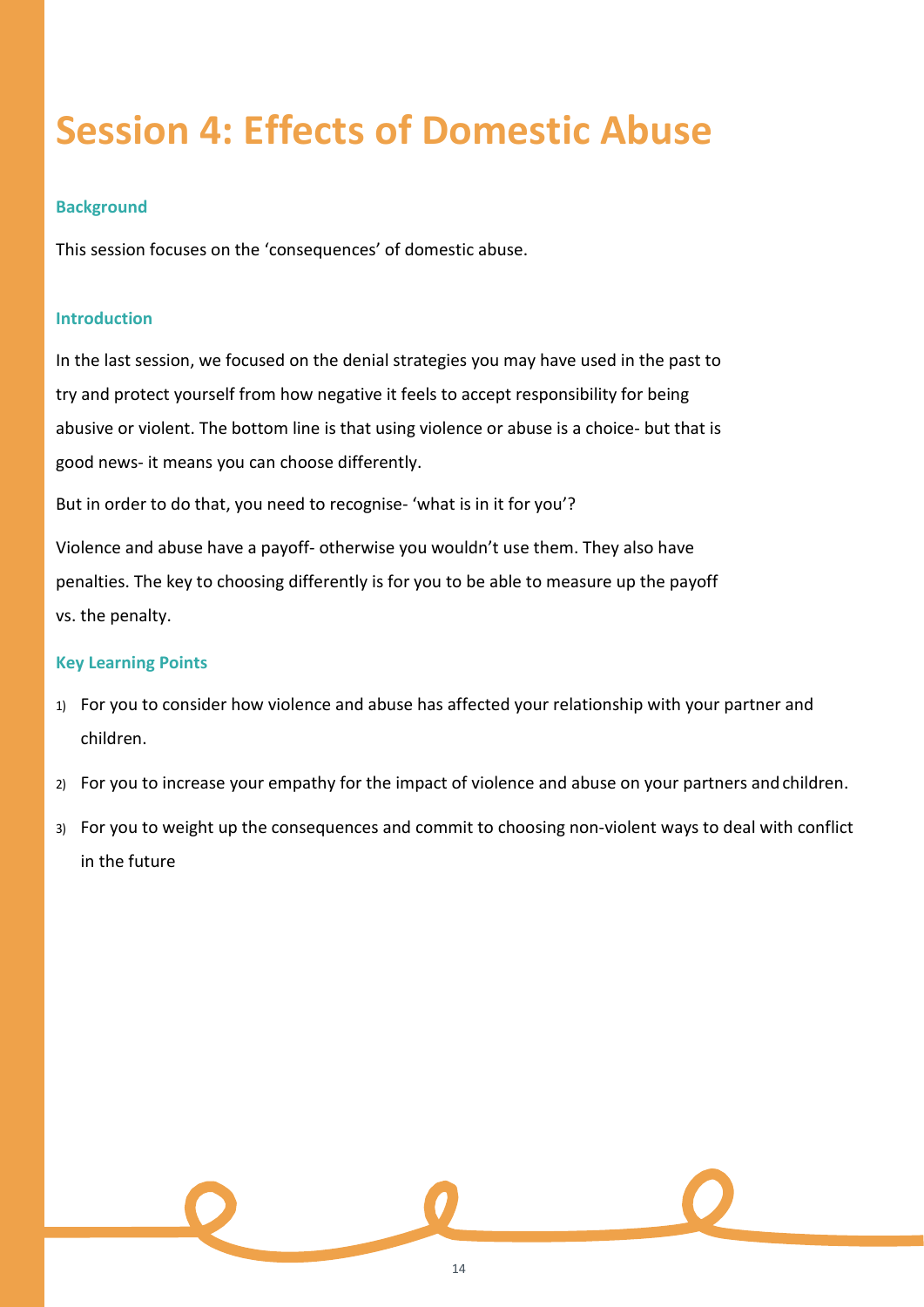## **Session 4: The Effects of Domestic Abuse**

#### **Awareness of the impact of Domestic Abuse**

### Exercise 4.1- Consequences Review-Decision-Balance

Think about the consequences that the behaviour in the previous scenario discussed had for the person being abusive and others.

- 1) Complete the first worksheet in relation to the person using violence to solve the problem. Be sure to include the positive consequences of using violence and then list the negatives.
	- o It is critical to acknowledge that there ARE positives to using violence. Otherwise, people would not choose to use it. However, the point is to demonstrate that these positives are short-lived, and carry an overwhelming amount of negatives along with them.
- 2) Now complete the second half of the 'In the Balance' worksheet in relation to if the person had used a non-violent/ non-abusive solution to the problem. Again they should list the positive and negative consequences of this decision.
- 3) These two sections should then be compared; paying particular attention to the differences between the amount of negatives and positives.
- 4) If you have more positives than negatives for the pro-violence solution
	- o DO NOT try and squeeze more positives out- instead examine the STRENGTH or IMPACT of the negatives (i.e. prison, criminal record, personal injury, harm family)
	- o How much did it actually 'cost' or matter to the person? Give it a score out of 10 where 1 equals don't care at all and 10 equals this is very important
- 5) If you still think that the violent or abusive solution is the best- think if this fits with your own moral code.
	- o Nobody can force you 'not to be violent'; you have to decide for yourself. As long as you understand and accept all the consequences such a decision may bring for you and everyone close to you.
	- If you do choose violence to solve problems, than it is exactly that-YOUR choice-and there will be no excuses.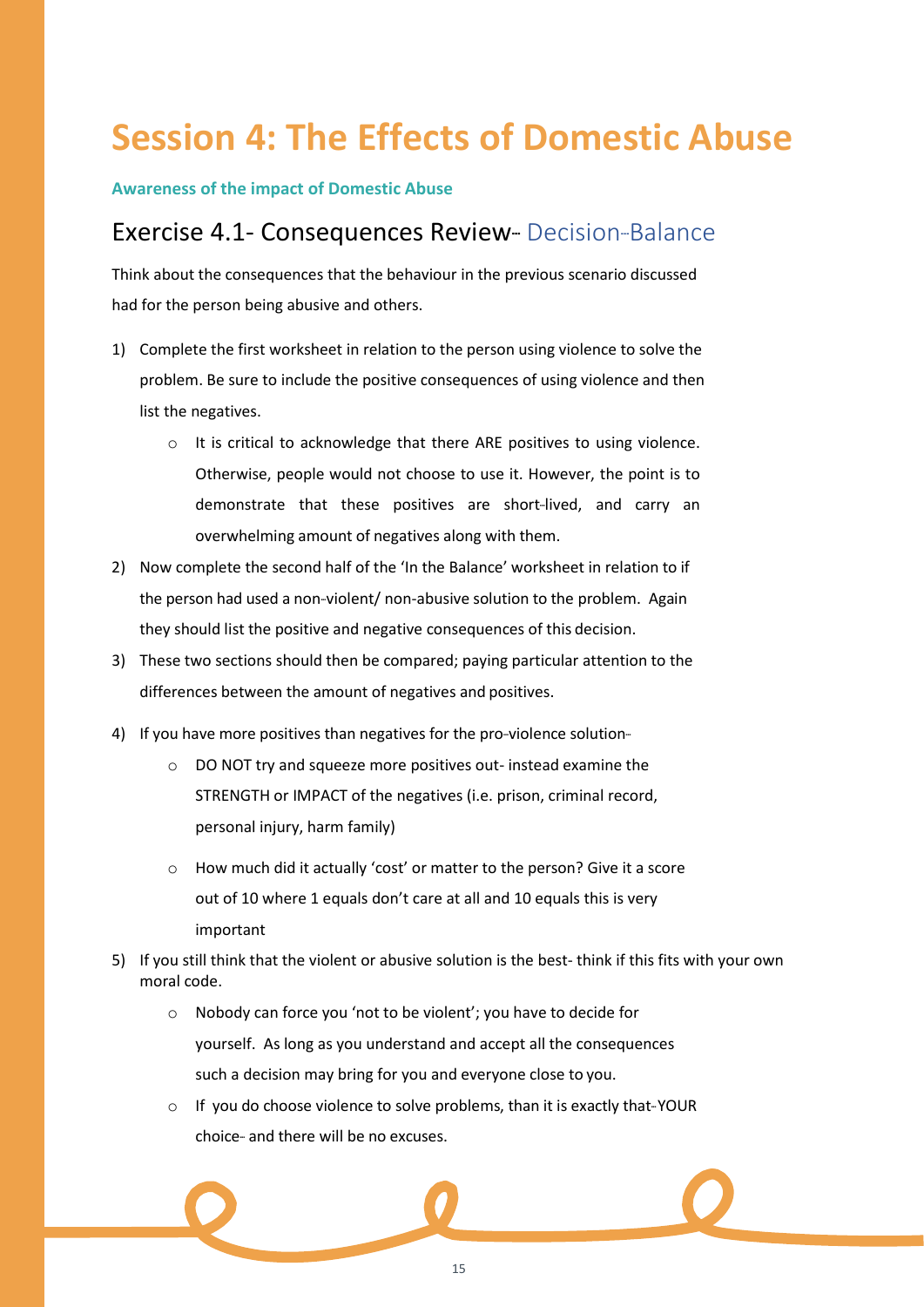

| Negatives of how you chose to<br>deal with the problem | Positives of how you chose to<br>deal with the problem |  |
|--------------------------------------------------------|--------------------------------------------------------|--|
|                                                        |                                                        |  |
|                                                        |                                                        |  |
|                                                        |                                                        |  |
| Negatives of choosing the non-<br>abusive solution     | Positives of choosing the non-<br>abusive solution     |  |
|                                                        |                                                        |  |
|                                                        |                                                        |  |
|                                                        |                                                        |  |
|                                                        |                                                        |  |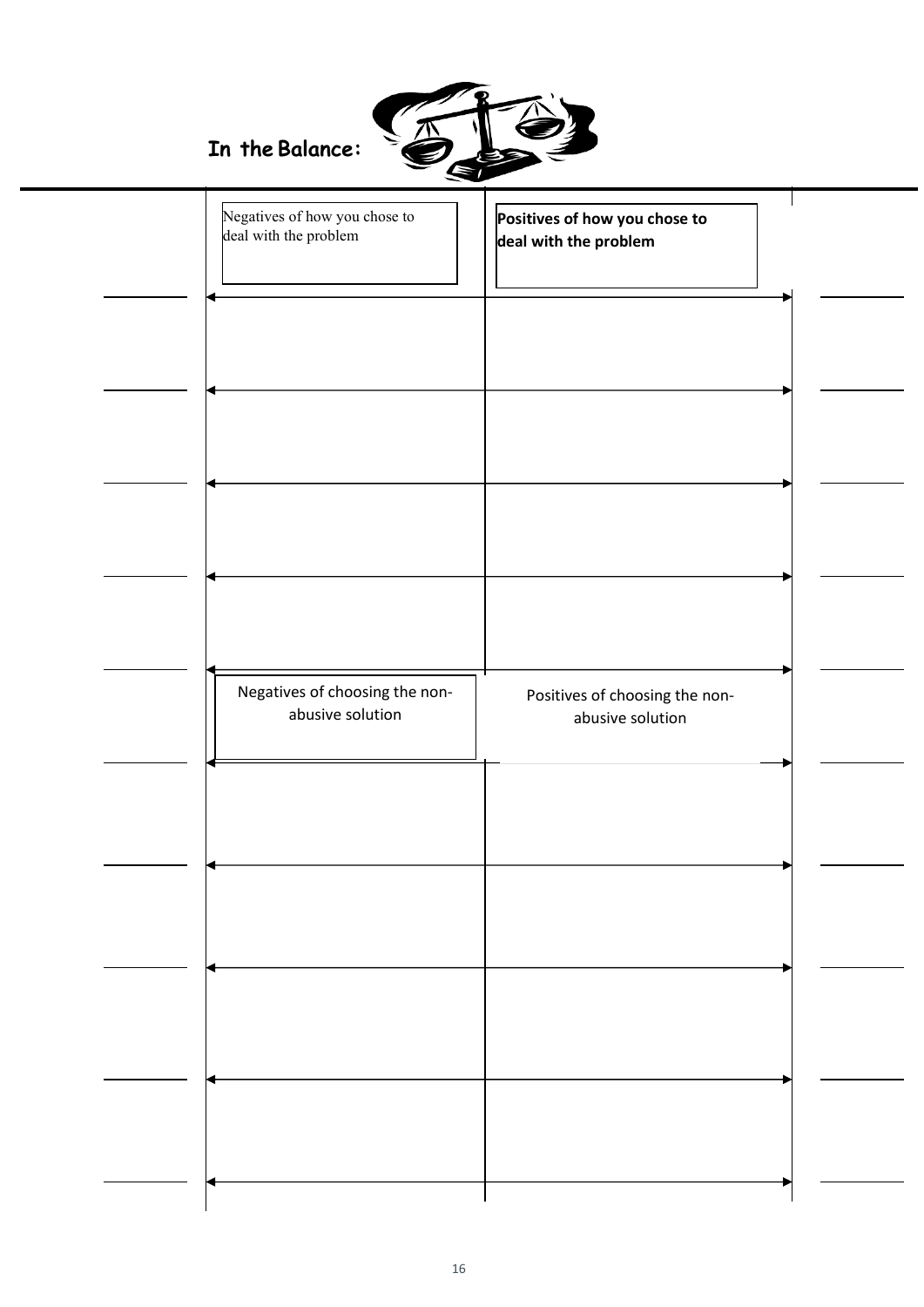### **Session 4: The Effects of Domestic Abuse**

Something I would like to apologise to my partner for:

Three ways I can show respect for my partner: 1. 2. 3. Two ways I think arguments may have affected the children: 1. 2. Two ways I can put the children first if my partner and I are arguing 1. 2. ………………………………………………………………………………………………………………

1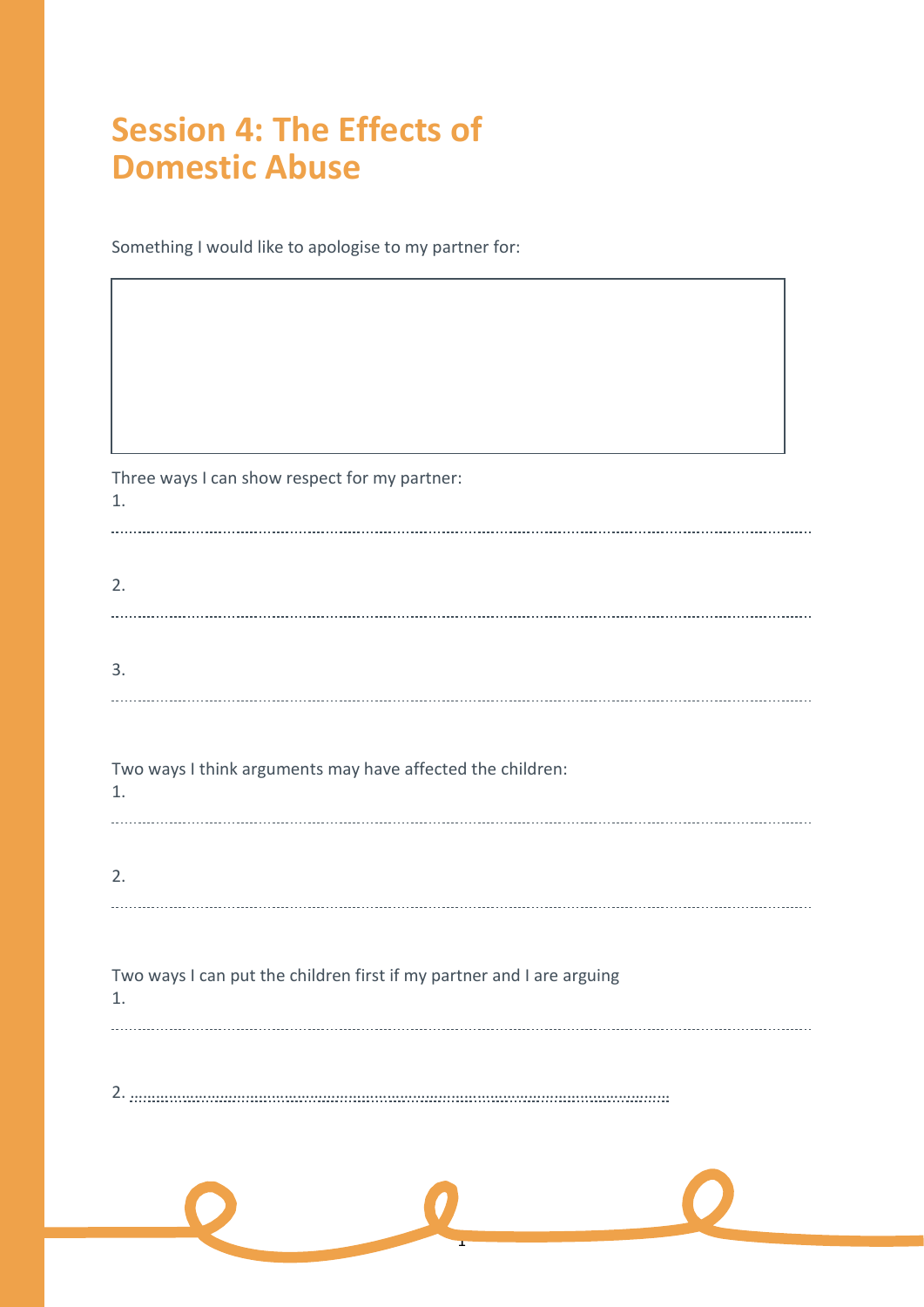



### **HEALTHY HOUSE**